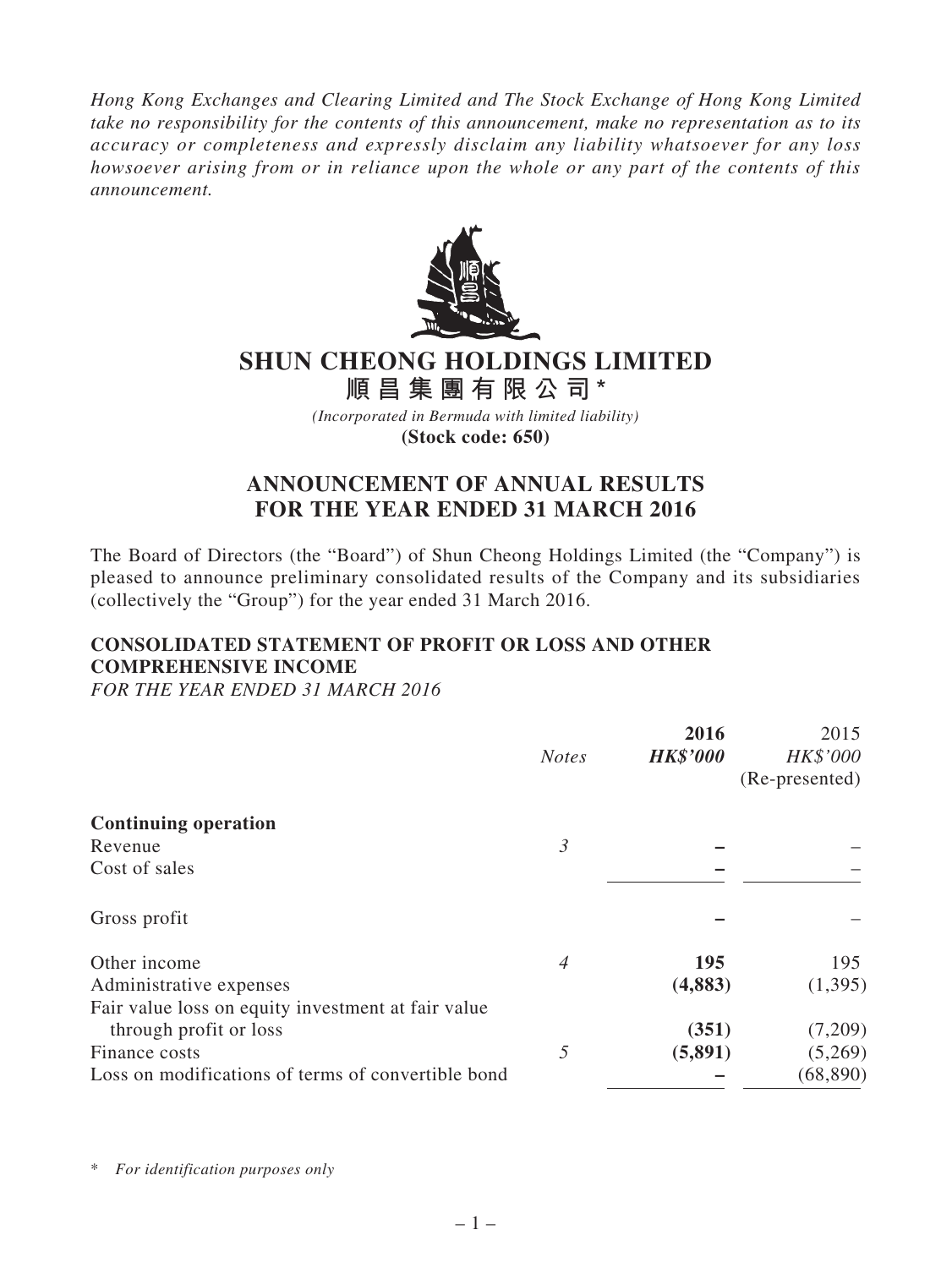|                                                                          | <b>Notes</b> | 2016<br><b>HK\$'000</b> | 2015<br>HK\$'000<br>(Re-presented) |
|--------------------------------------------------------------------------|--------------|-------------------------|------------------------------------|
| Loss before tax                                                          | 6            | (10, 930)               | (82, 568)                          |
| Income tax expense                                                       |              |                         |                                    |
| Loss for the year from continuing operation                              | 8            | (10, 930)               | (82, 568)                          |
| <b>Discontinued operations</b>                                           |              |                         |                                    |
| Profit (loss) for the year from discontinued operations                  | 7            | 7,152                   | (152, 366)                         |
| Loss for the year                                                        |              | (3,778)                 | (234, 934)                         |
| Other comprehensive income (expenses)                                    |              |                         |                                    |
| Items that may be reclassified subsequently to<br><i>profit or loss:</i> |              |                         |                                    |
| Share of other comprehensive (expenses) income<br>of joint ventures      |              | (245)                   | 450                                |
| Exchange difference arising on translation of<br>foreign operations      |              | (3, 497)                | 954                                |
| Other comprehensive (expenses) income for the year                       |              | (3,742)                 | 1,404                              |
| Total comprehensive expenses for the year                                |              | (7,520)                 | (233, 530)                         |
| Profit (loss) for the year attributable to owners of<br>the Company:     |              |                         |                                    |
| — from continuing operation                                              |              | (10, 930)               | (82, 568)                          |
| - from discontinued operations                                           |              | 7,269                   | (151, 452)                         |
|                                                                          |              | (3,661)                 | (234, 020)                         |
| Loss for the year attributable to non-controlling<br>interest:           |              |                         |                                    |
| — from continuing operation                                              |              |                         |                                    |
| — from discontinued operations                                           |              | (117)                   | (914)                              |
|                                                                          |              | (117)                   | (914)                              |
| Total loss for the year                                                  |              | (3,778)                 | (234, 934)                         |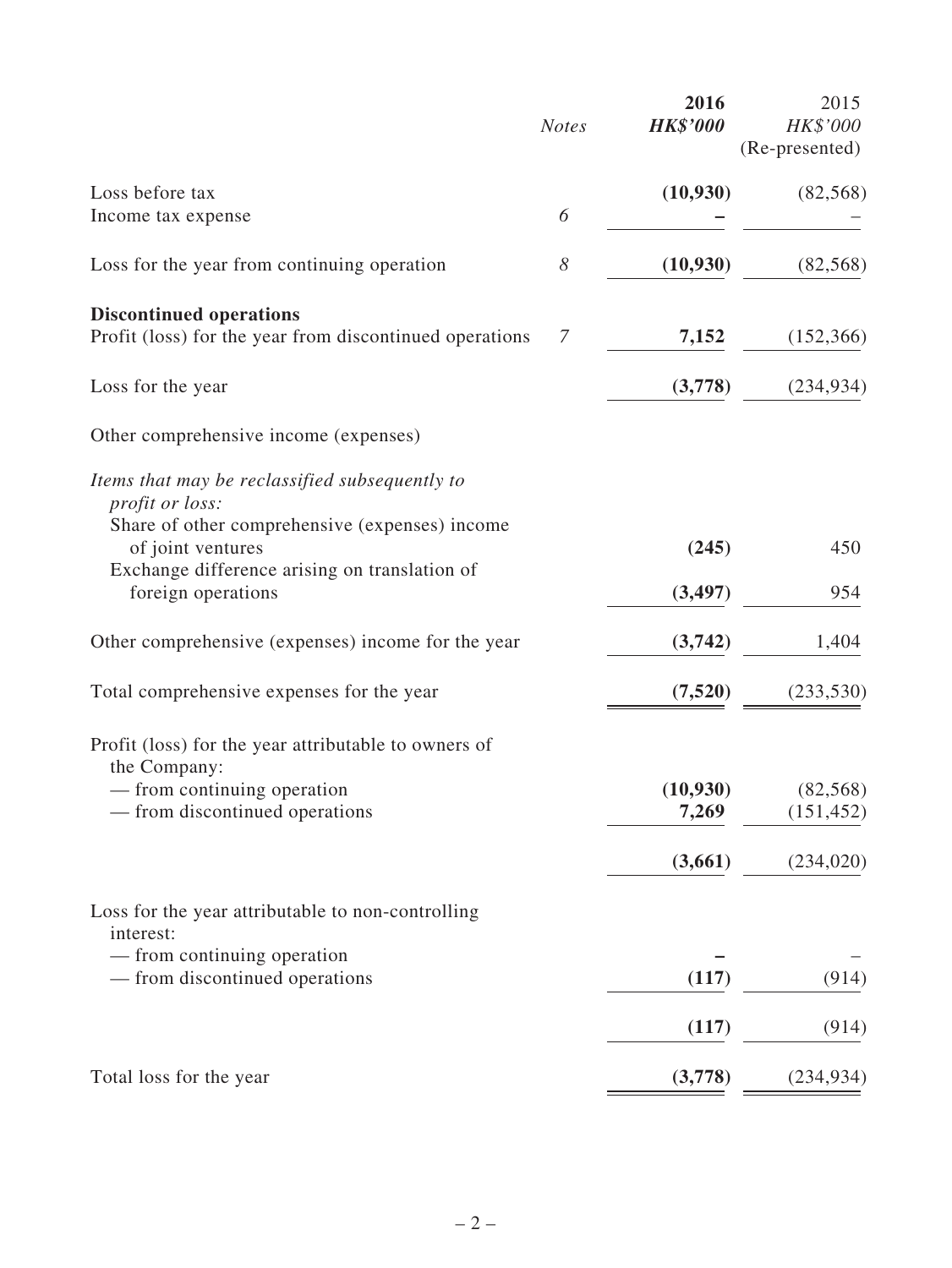|                                                                                             | <b>Notes</b> | 2016<br><b>HK\$'000</b> | 2015<br>HK\$'000<br>(Re-presented)               |
|---------------------------------------------------------------------------------------------|--------------|-------------------------|--------------------------------------------------|
| Total comprehensive income (expense) for the year<br>attributable to owners of the Company: |              |                         |                                                  |
| — from continuing operation                                                                 |              | (10, 930)               | (82, 568)                                        |
| — from discontinued operations                                                              |              | 3,885                   | (150, 146)                                       |
|                                                                                             |              | (7, 045)                | (232, 714)                                       |
| Total comprehensive expense for the year attributable<br>to non-controlling interest:       |              |                         |                                                  |
| — from continuing operation                                                                 |              |                         |                                                  |
| — from discontinued operations                                                              |              | (475)                   | (816)                                            |
|                                                                                             |              | (475)                   | (816)                                            |
| Total comprehensive expenses for the year                                                   |              | (7,520)                 | (233, 530)                                       |
| Loss per share<br>From continuing and discontinued operations                               |              |                         |                                                  |
| - Basic and diluted                                                                         | 9            |                         | ( <b>HK1.05 cents</b> ) ( <b>HK67.38 cents</b> ) |
| From continuing operation                                                                   |              |                         |                                                  |
| - Basic and diluted                                                                         | 9            |                         | (HK3.15 cents) (HK23.77 cents)                   |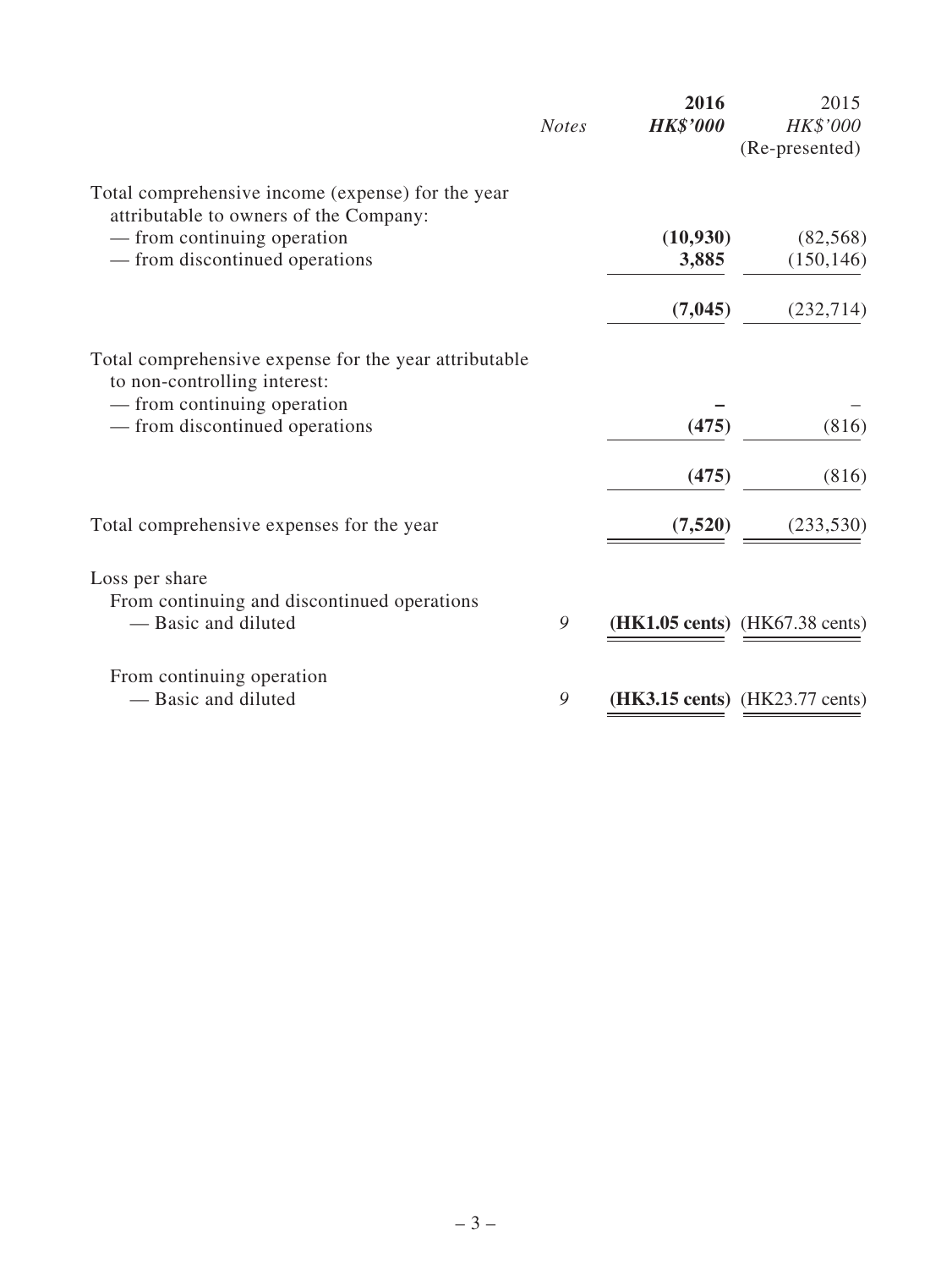# **CONSOLIDATED STATEMENT OF FINANCIAL POSITION**

*AS AT 31 MARCH 2016*

|                                                                                        | <b>Notes</b> | 2016<br><b>HK\$'000</b> | 2015<br>HK\$'000 |
|----------------------------------------------------------------------------------------|--------------|-------------------------|------------------|
| Non-current assets                                                                     |              |                         |                  |
| Property, plant and equipment                                                          |              |                         | 327,506          |
| Interests in joint ventures                                                            |              |                         | 88,728           |
|                                                                                        |              |                         | 416,234          |
| Current assets                                                                         |              |                         |                  |
| Inventories                                                                            |              |                         | 2,425            |
| Trade receivables                                                                      | 10           |                         | 5,393            |
| Prepayments, deposits and other receivables<br>Equity investment at fair value through |              | 1,245                   | 6,330            |
| profit or loss                                                                         |              | 5,840                   | 6,191            |
| Deposits placed with financial institutions                                            |              | 97                      | 2,491            |
| Bank balances and cash                                                                 |              | 616                     | 15,188           |
|                                                                                        |              | 7,798                   | 38,018           |
| Assets classified as held for sale                                                     | $\mathcal I$ | 416,384                 |                  |
|                                                                                        |              | 424,182                 | 38,018           |
| <b>Current liabilities</b>                                                             |              |                         |                  |
| Trade payables                                                                         | 11           |                         | 14,716           |
| Other payables, accruals and deposits                                                  |              | 9,738                   | 79,566           |
| Amounts due to related companies                                                       |              |                         | 7,678            |
| Tax payables                                                                           |              |                         | 5,401            |
| Interest-bearing bank borrowings                                                       |              |                         | 77,767           |
|                                                                                        |              | 9,738                   | 185,128          |
| Liabilities directly associated with assets classified as<br>held for sale             | $\mathcal I$ | 417,218                 |                  |
|                                                                                        |              |                         |                  |
|                                                                                        |              | 426,956                 | 185,128          |
| Net current liabilities                                                                |              | (2,774)                 | (147, 110)       |
| Total assets less current liabilities                                                  |              | (2,774)                 | 269,124          |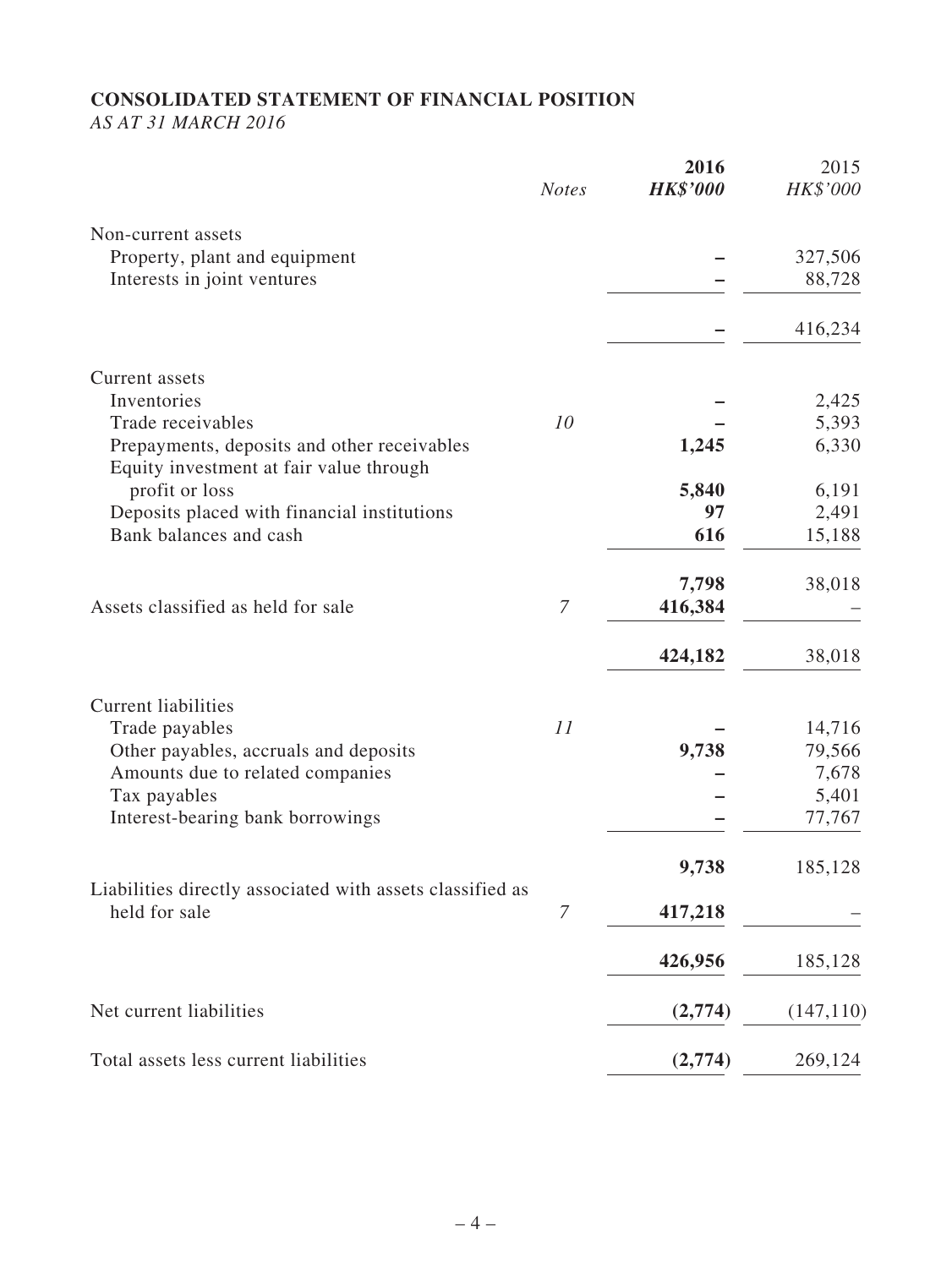|                                                  | <b>Notes</b> | 2016<br><b>HK\$'000</b> | 2015<br>HK\$'000 |
|--------------------------------------------------|--------------|-------------------------|------------------|
| Non-current liabilities                          |              |                         |                  |
| Amounts due to related companies                 |              |                         | 148,941          |
| Convertible bond                                 | 12           | 109,773                 | 105,082          |
| Interest-bearing bank borrowings                 |              |                         | 120,128          |
| Total non-current liabilities                    |              | 109,773                 | 374,151          |
| <b>Net liabilities</b>                           |              | (112, 547)              | (105, 027)       |
| Capital and reserves                             |              |                         |                  |
| Share capital                                    |              | 3,473                   | 3,473            |
| Reserves                                         |              | (122, 928)              | (115,883)        |
| Capital deficiency attributable to owners of the |              |                         |                  |
| Company                                          |              | (119, 455)              | (112, 410)       |
| Non-controlling interests                        |              | 6,908                   | 7,383            |
| <b>Capital deficiency</b>                        |              | (112, 547)              | (105, 027)       |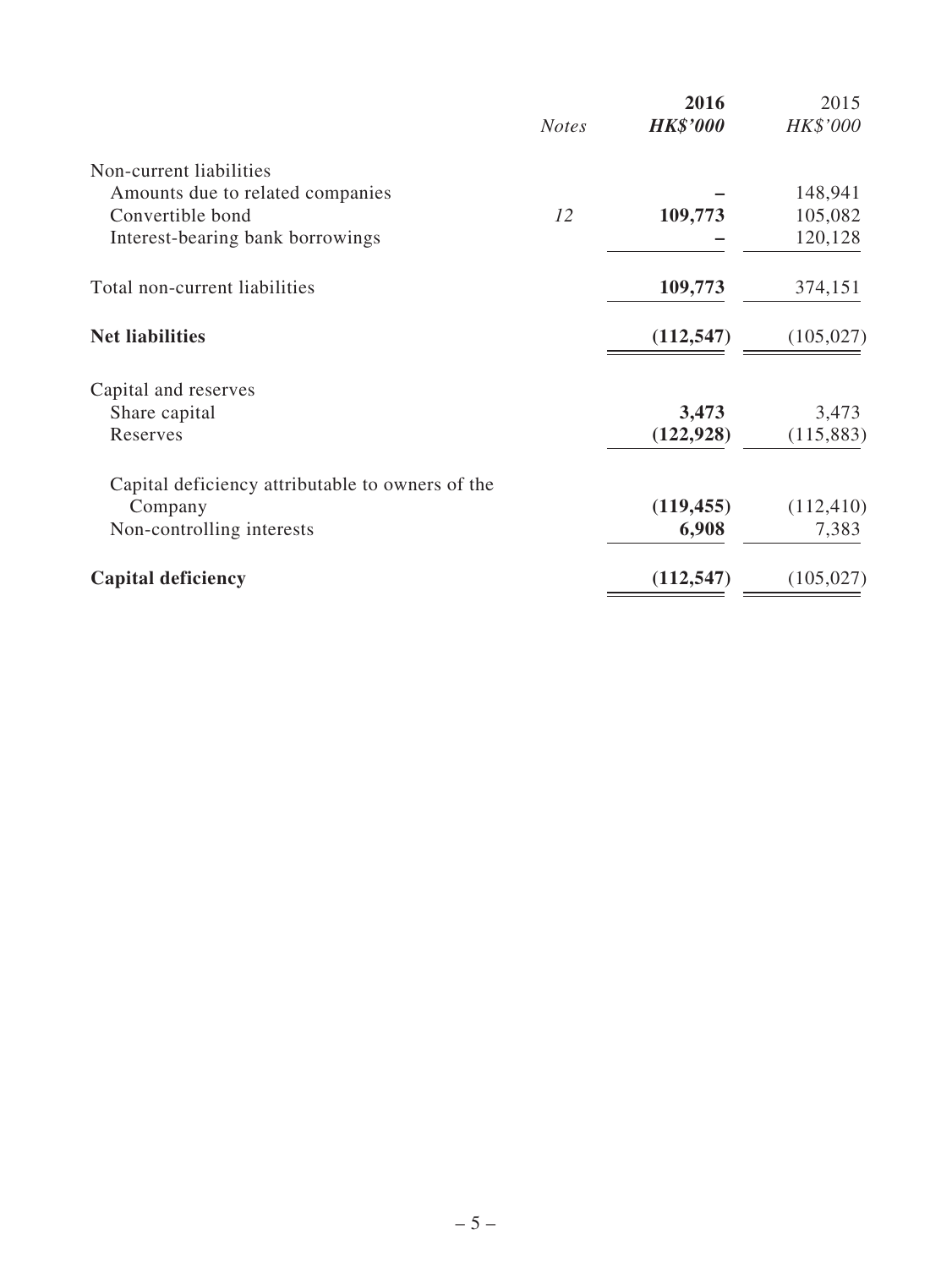#### *Notes:*

#### **1. BASIS OF PREPARATION OF CONSOLIDATION FINANCIAL STATEMENTS**

In preparing the consolidated financial statements, the directors of the Company have given careful consideration to the following facts and circumstances:

- (i) the Group incurred a consolidated net loss of approximately HK\$3,778,000 for the year ended 31 March 2016;
- (ii) the Group had recorded net current liabilities and net liabilities of approximately HK\$2,774,000 and HK\$112,547,000 as at 31 March 2016 respectively;

In view of above, the directors of the Company considered the Group has adequate cash flows to maintain the Group's operation:

- (i) The Group's principal banker shall continue to provide continuing financing to the Group under the Group's existing available facilities; and
- (ii) The Group shall implement cost-saving measures to maintain adequate cash flows for the Group's operations.

Accordingly, the directors of the Company are of the opinion that it is still appropriate to prepare the consolidated financial statements for the year ended 31 March 2016 on a going concern basis.

Should the Group be not able to continue to operate as a going concern, adjustments would be necessary to reclassify all non-current assets and liabilities as current assets and liabilities, write down the value of assets to their recoverable amounts and to provide for further liabilities which may arise. The consolidated financial statements have not incorporated any of these adjustments.

#### **2. APPLICATION OF NEW AND REVISED HONG KONG FINANCIAL REPORTING STANDARDS ("HKFRSs")**

In the current year, the Group has applied the following new and revised HKFRSs, which include HKFRSs, Hong Kong Accounting Standards ("HKAS(s)"), amendments and Interpretations ("Int(s)"), issued by the Hong Kong Institute of Certified Public Accountants (the "HKICPA").

| Amendments to HKFRSs  | Annual Improvements to HKFRSs 2010–2012 Cycle |
|-----------------------|-----------------------------------------------|
| Amendments to HKFRSs  | Annual Improvements to HKFRSs 2011–2013 Cycle |
| Amendments to HKAS 19 | Defined Benefit Plans: Employee Contributions |

Except as described below, the application of the new and revised HKFRSs in the current year has had no material impact on the Group's financial performance and positions for the current and prior years and/or on the disclosures set out in these consolidated financial statements.

#### **Annual Improvements to HKFRSs 2010–2012 Cycle**

The Annual Improvements to HKFRSs 2010–2012 Cycle include a number of amendments to various HKFRSs, which are summarised below.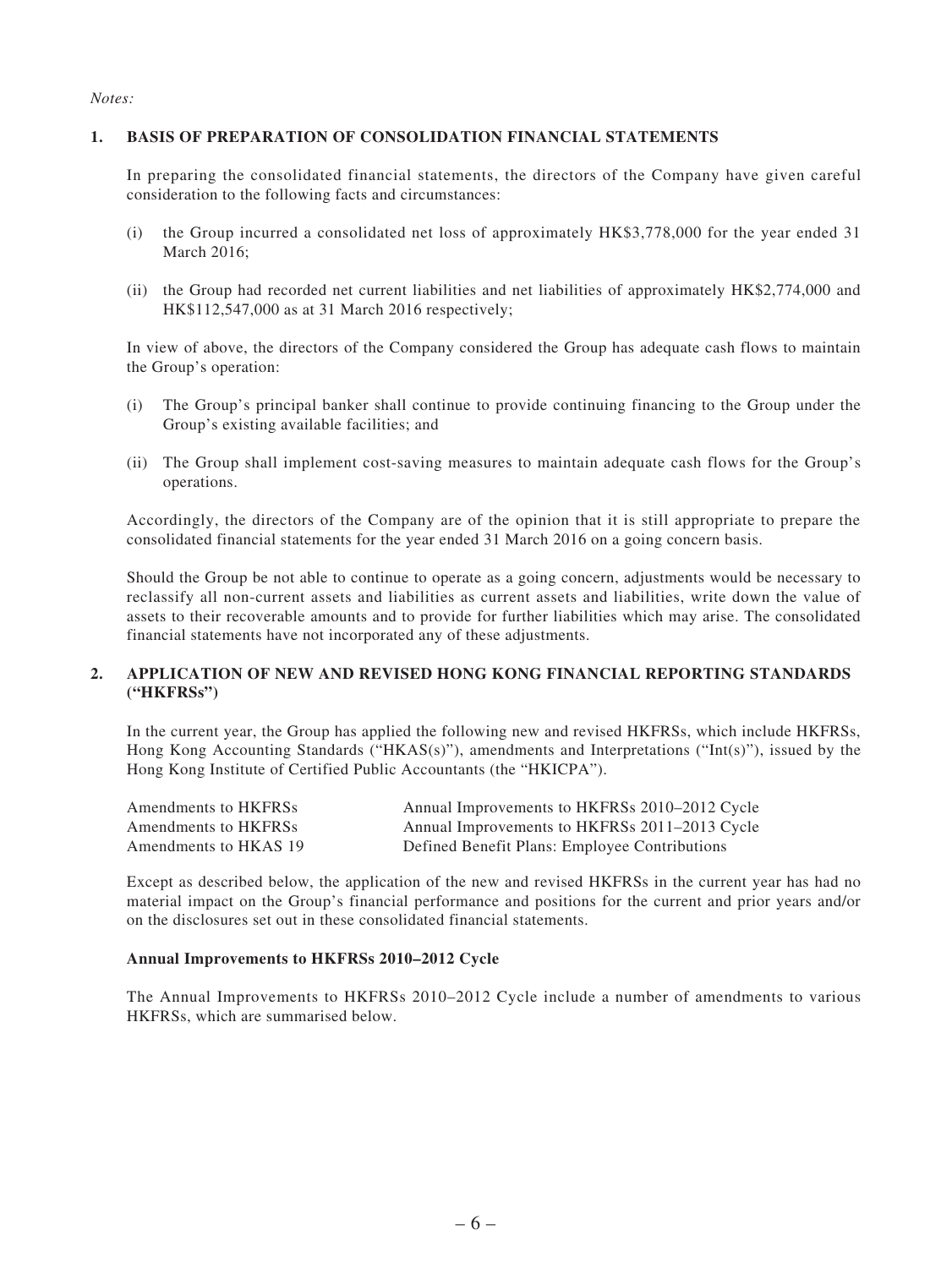The amendments to HKFRS 2 (i) change the definitions of 'vesting condition' and 'market condition'; and (ii) add definitions for 'performance condition' and 'service condition' which were previously included within the definition of 'vesting condition'. The amendments to HKFRS 2 are effective for share-based payment transactions for which the grant date is on or after 1 July 2014.

The amendments to HKFRS 3 clarify that contingent consideration that is classified as an asset or a liability should be measured at fair value at each reporting date, irrespective of whether the contingent consideration is a financial instrument within the scope of HKFRS 9 or HKAS 39 or a non-financial asset or liability. Changes in fair value (other than measurement period adjustments) should be recognised in profit and loss. The amendments to HKFRS 3 are effective for business combinations for which the acquisition date is on or after 1 July 2014.

The amendments to HKFRS 8 (i) require an entity to disclose the judgements made by management in applying the aggregation criteria to operating segments, including a description of the operating segments aggregated and the economic indicators assessed in determining whether the operating segments have 'similar economic characteristics'; and (ii) clarify that a reconciliation of the total of the reportable segments' assets to the entity's assets should only be provided if the segment assets are regularly provided to the chief operating decision-maker.

The amendments to the basis for conclusions of HKFRS 13 clarify that the issue of HKFRS 13 and consequential amendments to HKAS 39 and HKFRS 9 did not remove the ability to measure short-term receivables and payables with no stated interest rate at their invoice amounts without discounting, if the effect of discounting is immaterial.

The amendments to HKAS 16 and HKAS 38 remove perceived inconsistencies in the accounting for accumulated depreciation/amortisation when an item of plant and equipment or an intangible asset is revalued. The amended standards clarify that the gross carrying amount is adjusted in a manner consistent with the revaluation of the carrying amount of the asset and that accumulated depreciation/amortisation is the difference between the gross carrying amount and the carrying amount after taking into account accumulated impairment losses.

The amendments to HKAS 24 clarify that a management entity providing key management personnel services to a reporting entity is a related party of the reporting entity. Consequently, the reporting entity should disclose as related party transactions the amounts incurred for the service paid or payable to the management entity for the provision of key management personnel services. However, disclosure of the components of such compensation is not required.

The directors of the Company consider that the application of the amendments to HKFRSs 2010–2012 Cycle has had no material impact in the Group's consolidated financial statements.

#### **Annual Improvements to HKFRSs 2011–2013 Cycle**

The Annual Improvements to HKFRSs 2011–2013 Cycle include a number of amendments to various HKFRSs, which are summarised below.

The amendments to HKFRS 3 clarify that the standard does not apply to the accounting for the formation of all types of joint arrangement in the financial statements of the joint arrangement itself.

The amendments to HKFRS 13 clarify that the scope of the portfolio exception for measuring the fair value of a group of financial assets and financial liabilities on a net basis includes all contracts that are within the scope of, and accounted for in accordance with, HKAS 39 or HKFRS 9, even if those contracts do not meet the definitions of financial assets or financial liabilities within HKAS 32.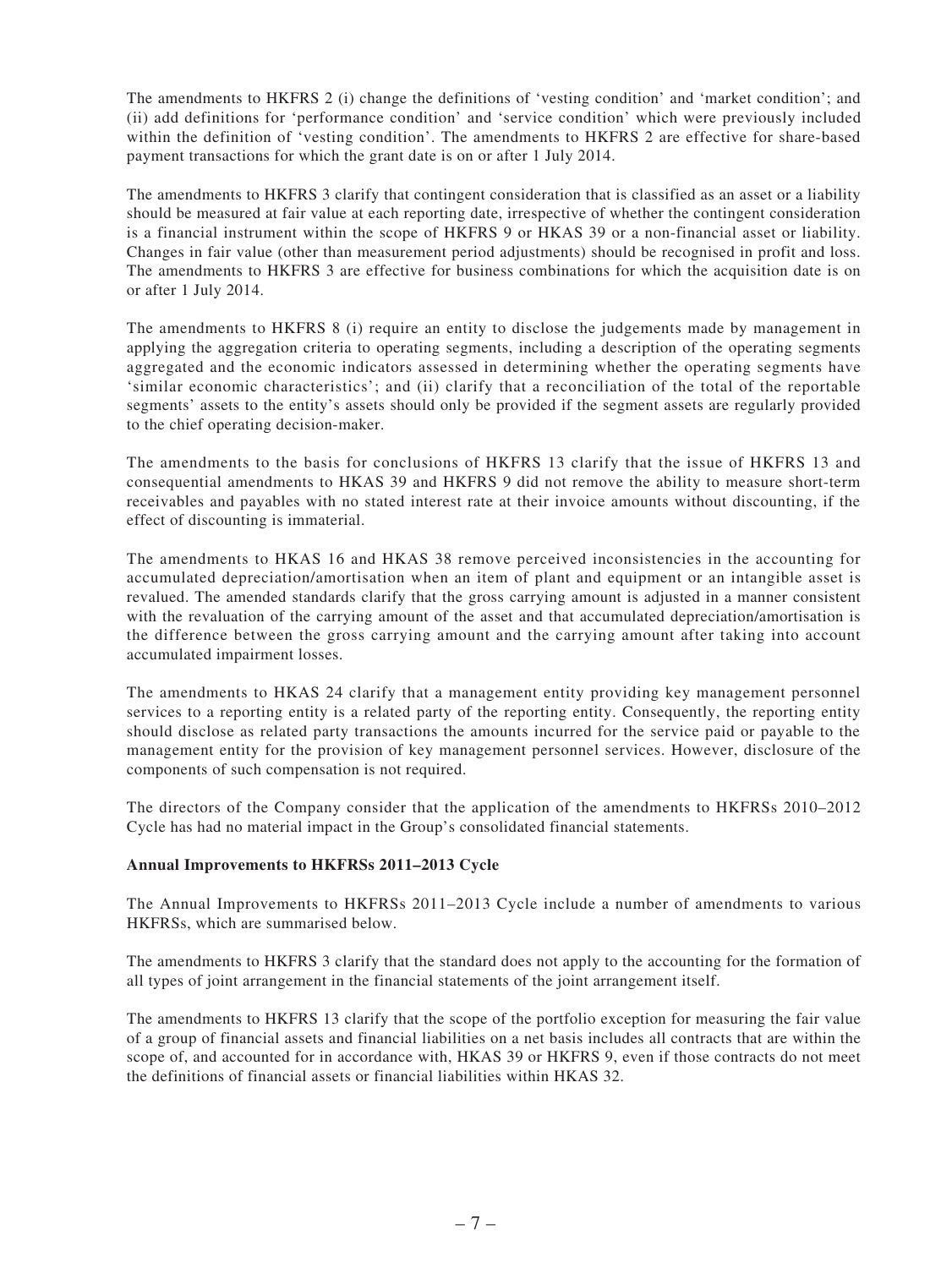The amendments to HKAS 40 clarify that HKAS 40 and HKFRS 3 are not mutually exclusive and application of both standards may be required. Consequently, an entity acquiring investment property must determine whether:

- (a) the property meets the definition of investment property in terms of HKAS 40; and
- (b) the transaction meets the definition of a business combination under HKFRS 3.

The amendments are applied prospectively. The directors of the Company consider that the application of the amendments to HKFRSs 2011–2013 Cycle has had no material impact in the Group's consolidated financial statements.

#### **New and revised HKFRSs in issue but not yet effective**

The Group has not early applied the following new and revised HKFRSs that have been issued but are not yet effective:

| <b>HKFRS 9 (2014)</b>                           | Financial Instruments <sup>3</sup>                                        |
|-------------------------------------------------|---------------------------------------------------------------------------|
| <b>HKFRS 15</b>                                 | Revenue from Contracts with Customers <sup>3</sup>                        |
| HKFRS 16                                        | Leases <sup>4</sup>                                                       |
| Amendments to HKFRSs                            | Annual Improvements to HKFRSs 2012-2014 Cycle <sup>1</sup>                |
| Amendments to HKAS 1                            | Disclosure Initiative <sup>1</sup>                                        |
| Amendments to HKAS 7                            | Disclosure Initiative <sup>2</sup>                                        |
| Amendments to HKAS 12                           | Recognition of Deferred Tax Assets for Unrealised Losses <sup>2</sup>     |
| Amendments to HKAS 16 and                       | Clarification of Acceptance Methods of Depreciation and                   |
| HKAS <sub>38</sub>                              | Amortisation <sup>1</sup>                                                 |
| Amendments to HKAS 16 and                       | Agriculture: Bearer Plants <sup>1</sup>                                   |
| HKAS41                                          |                                                                           |
| Amendments to HKAS 27                           | Equity Method in Separate Financial Statements <sup>1</sup>               |
| Amendments to HKFRS 10 and                      | Sale or Contribution of Assets between an Investor and its                |
| HKAS <sub>28</sub>                              | Associate or Joint Venture <sup>5</sup>                                   |
| Amendments to HKFRS 10, HKFRS 12<br>and HKAS 28 | Investment Entities: Applying the Consolidation Exception <sup>1</sup>    |
| Amendments to HKFRS 11                          | Accounting for Acquisitions of Interests in Joint Operations <sup>1</sup> |
| Amendments to HKFRS 15                          | Clarification to HKFRS $153$                                              |
|                                                 |                                                                           |

<sup>1</sup> Effective for annual period beginning on or after 1 January 2016.<br><sup>2</sup> Effective for annual period beginning on or after 1 January 2017.

<sup>2</sup> Effective for annual period beginning on or after 1 January 2017.<br>Effective for annual periods beginning on or after 1 January 2018

<sup>3</sup> Effective for annual periods beginning on or after 1 January 2018.

- <sup>4</sup> Effective for annual periods beginning on or after 1 January 2019.
- Effective date not yet been determined.

The directors of the Company anticipate that, except as described below, the application of other new and revised HKFRSs will have no material impact on the results and the financial position of the Group.

#### **HKFRS 9 (2014) Financial Instruments**

HKFRS 9 issued in 2009 introduces new requirements for the classification and measurement of financial assets. HKFRS 9 was amended in 2010 and includes the requirements for the classification and measurement of financial liabilities and for derecognition. In 2013, HKFRS 9 was further amended to bring into effect a substantial overhaul of hedge accounting that will allow entities to better reflect their risk management activities in the financial statements. A finalised version of HKFRS 9 was issued in 2014 to incorporate all the requirements of HKFRS 9 that were issued in previous years with limited amendments to the classification and measurement by introducing a "fair value through other comprehensive income" ("FVTOCI") measurement category for certain financial assets. The finalised version of HKFRS 9 also introduces an "expected credit loss" model for impairment assessments.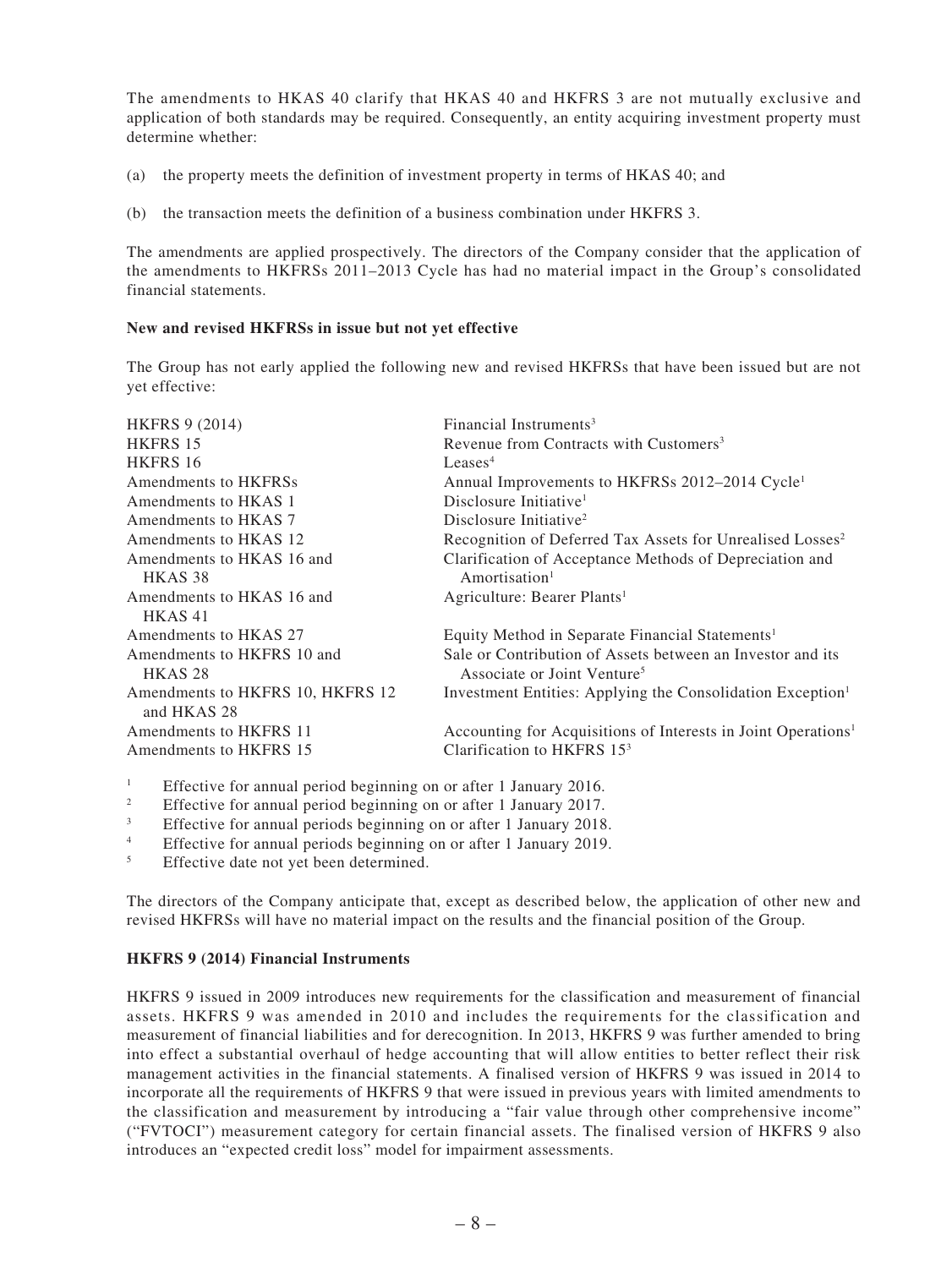Key requirements of HKFRS 9 (2014) are described as follows:

- All recognised financial assets that are within the scope of HKAS 39 Financial Instruments: Recognition and Measurement to be subsequently measured at amortised cost or fair value. Specifically, debt investments that are held within a business model whose objective is to collect the contractual cash flows and that have contractual cash flows that are solely payments of principal and interest on the principal outstanding are generally measured at amortised cost at the end of subsequent accounting periods. Debt instruments that are held within a business model whose objective is achieved both by collecting contractual cash flows and selling financial assets, and that have contractual terms of the financial asset give rise on specified dates to cash flows that are solely payments of principal and interest on the principal amount outstanding, are measured at FVTOCI. All other debt investments and equity investments are measured at their fair value at the end of subsequent accounting periods. In addition, under HKFRS 9 (2014), entities may make an irrevocable election to present subsequent changes in the fair value of an equity investment (that is not held for trading) in other comprehensive income, with only dividend income generally recognised in profit or loss.
- With regard to the measurement of financial liabilities designed as at fair value through profit or loss ("FVTPL"), HKFRS 9 (2014) requires that the amount of change in the fair value of the financial liability that is attributable to changes in the credit risk of that liability is presented in other comprehensive income, unless the recognition of the effects of changes in the liability's credit risk in other comprehensive income would create or enlarge an accounting mismatch in profit or loss. Changes in fair value of financial liabilities attributable to changes in the financial liabilities' credit risk are not subsequently reclassified to profit or loss. Under HKAS 39, the entire amount of the change in the fair value of the financial liability designated as FVTPL was presented in profit or loss.
- In the aspect of impairment assessments, the impairment requirements relating to the accounting for an entity's expected credit losses on its financial assets and commitments to extend credit were added. Those requirements eliminate the threshold that was in HKAS 39 for the recognition of credit losses. Under the impairment approach in HKFRS 9 (2014), it is no longer necessary for a credit event to have occurred before credit losses are recognised. Instead, expected credit losses and changes in those expected credit losses should always be accounted for. The amount of expected credit losses is updated at each reporting date to reflect changes in credit risk since initial recognition and, consequently, more timely information is provided about expected credit losses.
- HKFRS 9 (2014) introduces a new model which is more closely aligns hedge accounting with risk management activities undertaken by companies when hedging their financial and non-financial risk exposures. As a principle-based approach, HKFRS 9 (2014) looks at whether a risk component can be identified and measured and does not distinguish between financial items and non-financial items. The new model also enables an entity to use information produced internally for risk management purposes as a basis for hedge accounting. Under HKAS 39, it is necessary to exhibit eligibility and compliance with the requirements in HKAS 39 using metrics that are designed solely for accounting purposes. The new model also includes eligibility criteria but these are based on an economic assessment of the strength of the hedging relationship. This can be determined using risk management data. This should reduce the costs of implementation compared with those for HKAS 39 hedge accounting because it reduces the amount of analysis that is required to be undertaken only for accounting purposes.

HKFRS 9 (2014) will become effective for annual periods beginning on or after 1 January 2018 with early application permitted.

The directors of the Company anticipate that the adoption of HKFRS 9 (2014) in the future may have significant impact on amounts reported in respect of the Group's financial assets and financial liabilities.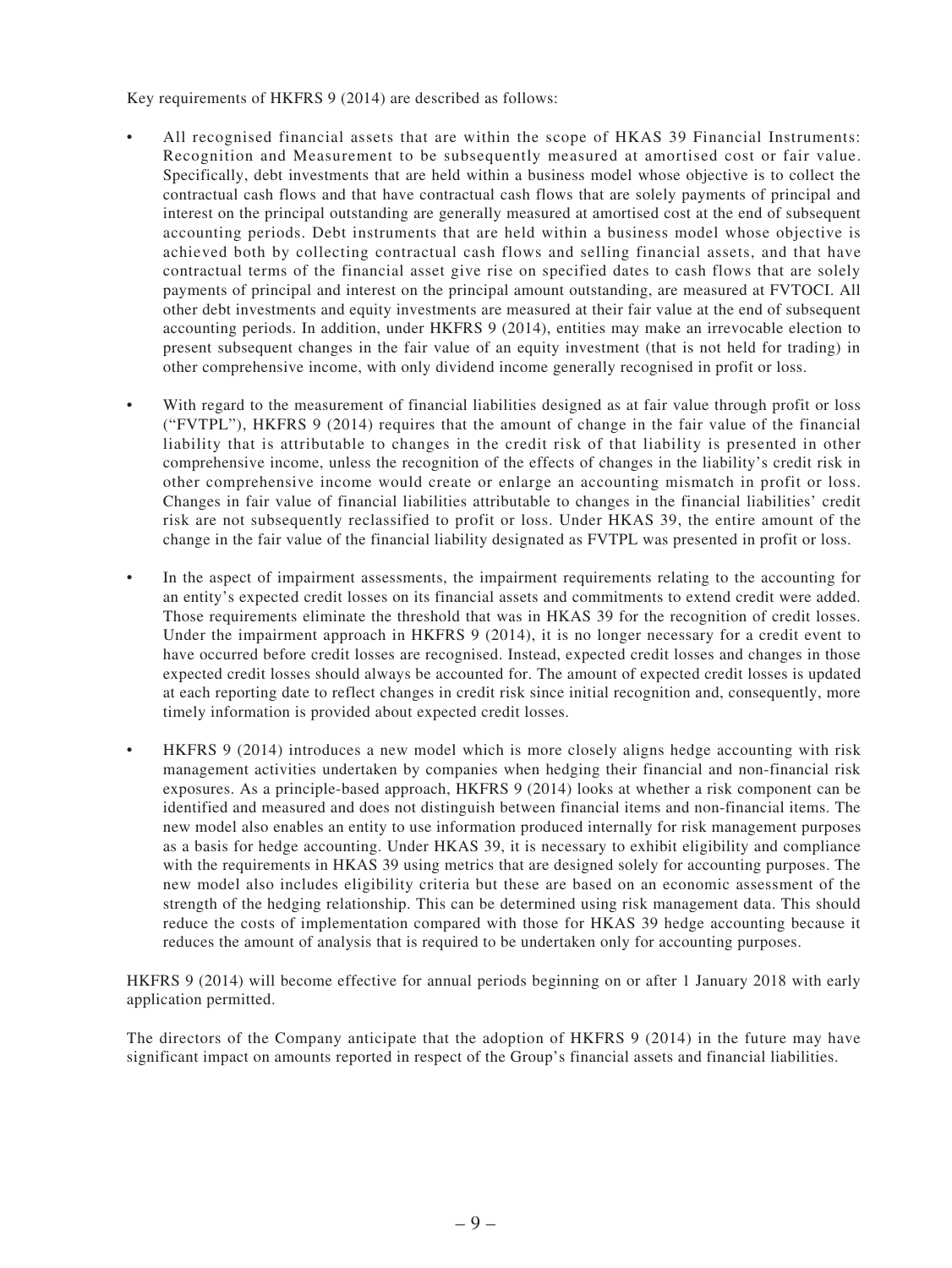Regarding the Group's financial assets, it is not practicable to provide a reasonable estimate of that effect until a detailed review has been completed.

#### **HKFRS 15 Revenue from Contracts with Customers**

The core principle of HKFRS 15 is that an entity should recognise revenue to depict the transfer of promised goods or services to customers in an amount that reflects the consideration to which the entity expects to be entitled in exchange for those goods or services. Thus, HKFRS 15 introduces a model that applies to contracts with customers, featuring a contract-based five-step analysis of transactions to determine whether, how much and when revenue is recognised. The five steps are as follows:

- (i) Identify the contract with the customer;
- (ii) Identify the performance obligations in the contract;
- (iii) Determine the transaction price;
- (iv) Allocate the transaction price to the performance obligations; and
- (v) Recognise revenue when (or as) the entity satisfies a performance obligation.

HKFRS 15 also introduces extensive qualitative and quantitative disclosure requirements which aim to enable users of the financial statements to understand the nature, amount, timing and uncertainty of revenue and cash flows arising from contracts with customers.

HKFRS 15 will supersede the current revenue recognition guidance including HKAS 18 Revenue, HKAS 11 Construction Contracts and the related Interpretations when it becomes effective.

HKFRS 15 will become effective for annual periods beginning on or after 1 January 2018 with early application permitted. The directors of the Company anticipate that the application of HKFRS 15 in the future may have a material impact on the amounts reported and disclosures made in the Group's consolidated financial statements. However, it is not practicable to provide a reasonable estimate of the effect of HKFRS 15 until the Group performs a detailed review.

#### **HKFRS 16 Leases**

HKFRS 16 provides a comprehensive model for the identification of lease arrangements and their treatment in the financial statements of both lessors and lessees.

In respect of the lessee accounting, the standard introduces a single lessee accounting model, requiring lessees to recognise assets and liabilities for all leases with the lease term of more than 12 months, unless the underlying asset has a low value.

At the commencement date of the lease, the lessee is required to recognise a right-of-use asset at cost, which consists of the amount of the initial measurement of the lease liability, plus any lease payments made to the lessor at or before the commencement date less any lease incentives received, the initial estimate of restoration costs and any initial direct costs incurred by the lessee. A lease liability is initially recognised at the present value of the lease payments that are not paid at that date.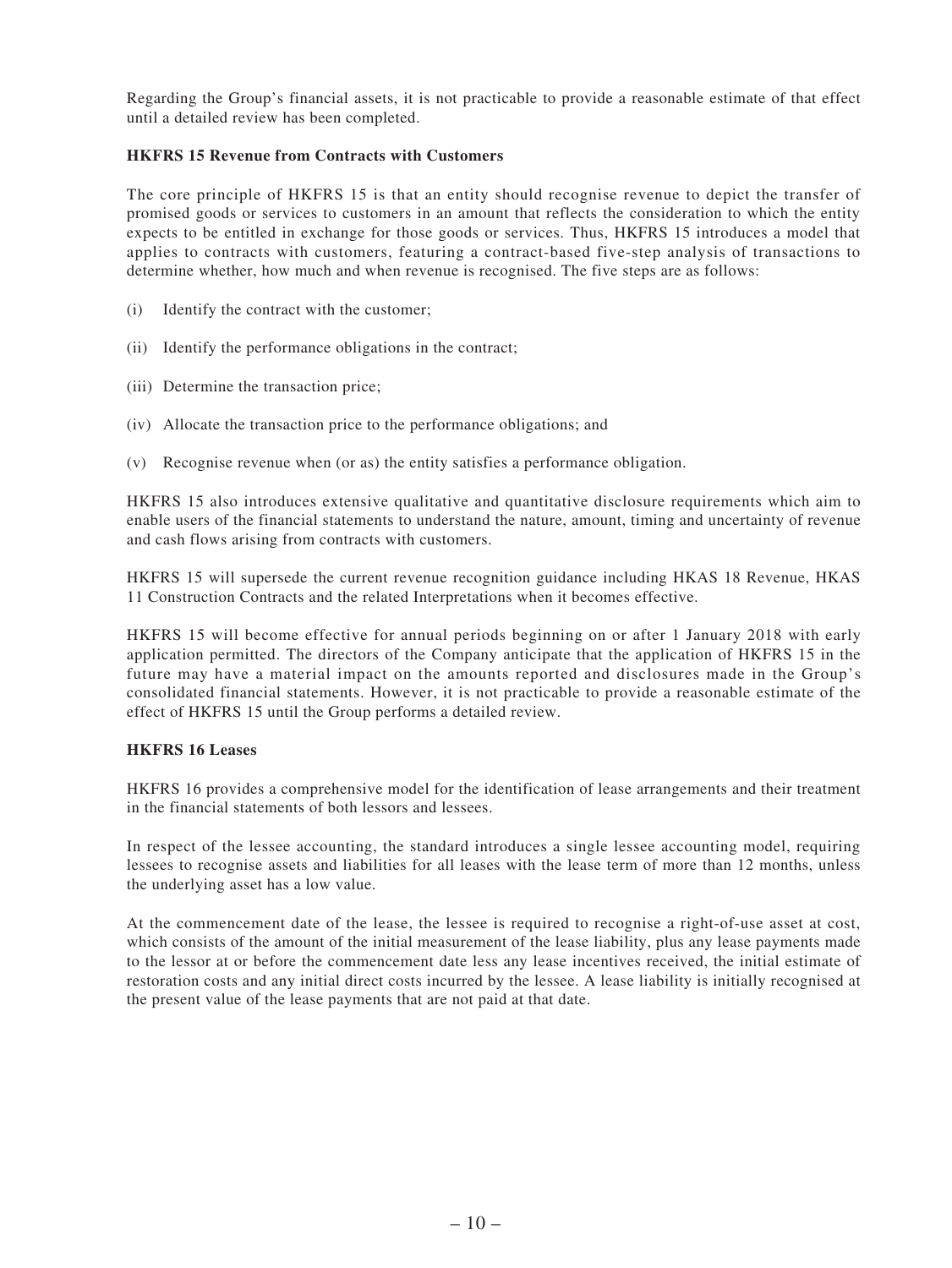Subsequently, the right-of-use asset is measured at cost less any accumulated depreciation and any accumulated impairment losses, and adjusted for any remeasurement of the lease liability. Lease liability is subsequently measured by increasing the carrying amount to reflect interest on the lease liability, reducing the carrying amount to reflect the lease payment made, and remeasuring the carrying amount to reflect any reassessment or lease modifications or to reflect revised in-substance fixed lease payments. Depreciation and impairment expenses, if any, on the right-of-use asset will be charged to profit or loss following the requirements of HKAS 16 Property, Plant and Equipment, while interest accrual on lease liability will be charged to profit or loss.

In respect of the lessor accounting, HKFRS 16 substantially carries forward the lessor accounting requirements in HKAS 17. Accordingly, a lessor continues to classify its leases as operating leases or finance leases, and to account for those two types of leases differently.

HKFRS 16 will supersede the current lease standards including HKAS 17 Leases and the related Interpretations when it becomes effective.

HKFRS 16 will be effective for annual periods beginning on or after 1 January 2019 with early application permitted provided that the entity has applied HKFRS 15 Revenue from Contracts with Customers at or before the date of initial application of HKFRS 16. The directors of the Company are in the process of assessing their impact on the consolidated financial statements of these requirements. However, it is not practicable to provide a reasonable estimate of the effect until the Group performs a detailed review.

#### **Annual Improvements to HKFRSs 2012–2014 Cycle**

The Annual Improvements to HKFRSs 2012–2014 Cycle include a number of amendments to various HKFRSs, which are summarised below.

The amendments to HKFRS 5 clarify that changing from one of the disposal methods (i.e. disposal through sale or disposal through distribution to owners) to the other should not be considered to be a new plan of disposal, rather it is a continuation of the original plan. There is therefore no interruption of the application of the requirements in HKFRS 5. Besides, the amendments also clarify that changing the disposal method does not change the date of classification.

The amendments to HKFRS 7 clarify that a servicing contract that includes a fee can constitute continuing involvement in a financial asset. An entity must assess the nature of the fee and arrangement against the guidance for continuing involvement in HKFRS 7 in order to assess whether the additional disclosures for any continuing involvement in a transferred asset that is derecognised in its entirety are required. Besides, the amendments to HKFRS 7 also clarify that disclosures in relation to offsetting financial assets and financial liabilities are not required in the condensed interim financial report, unless the disclosures provide a significant update to the information reported in the most recent annual report.

The amendments to HKAS 19 clarify that the market depth of high quality corporate bonds is assessed based on the currency in which the obligation is denominated, rather than the country where the obligation is located. When there is no deep market for high quality corporate bonds in that currency, government bond rates must be used.

HKAS 34 requires entities to disclose information in the notes to the interim financial statements 'if not disclosed elsewhere in the interim financial report'. The amendments to HKAS 34 clarify that the required interim disclosures must either be in the interim financial statements or incorporated by cross-reference between the interim financial statements and wherever they are included within the greater interim financial report. The other information within the interim financial report must be available to users on the same terms as the interim financial statements and at the same time. If users do not have access to the other information in this manner, then the interim financial report is incomplete.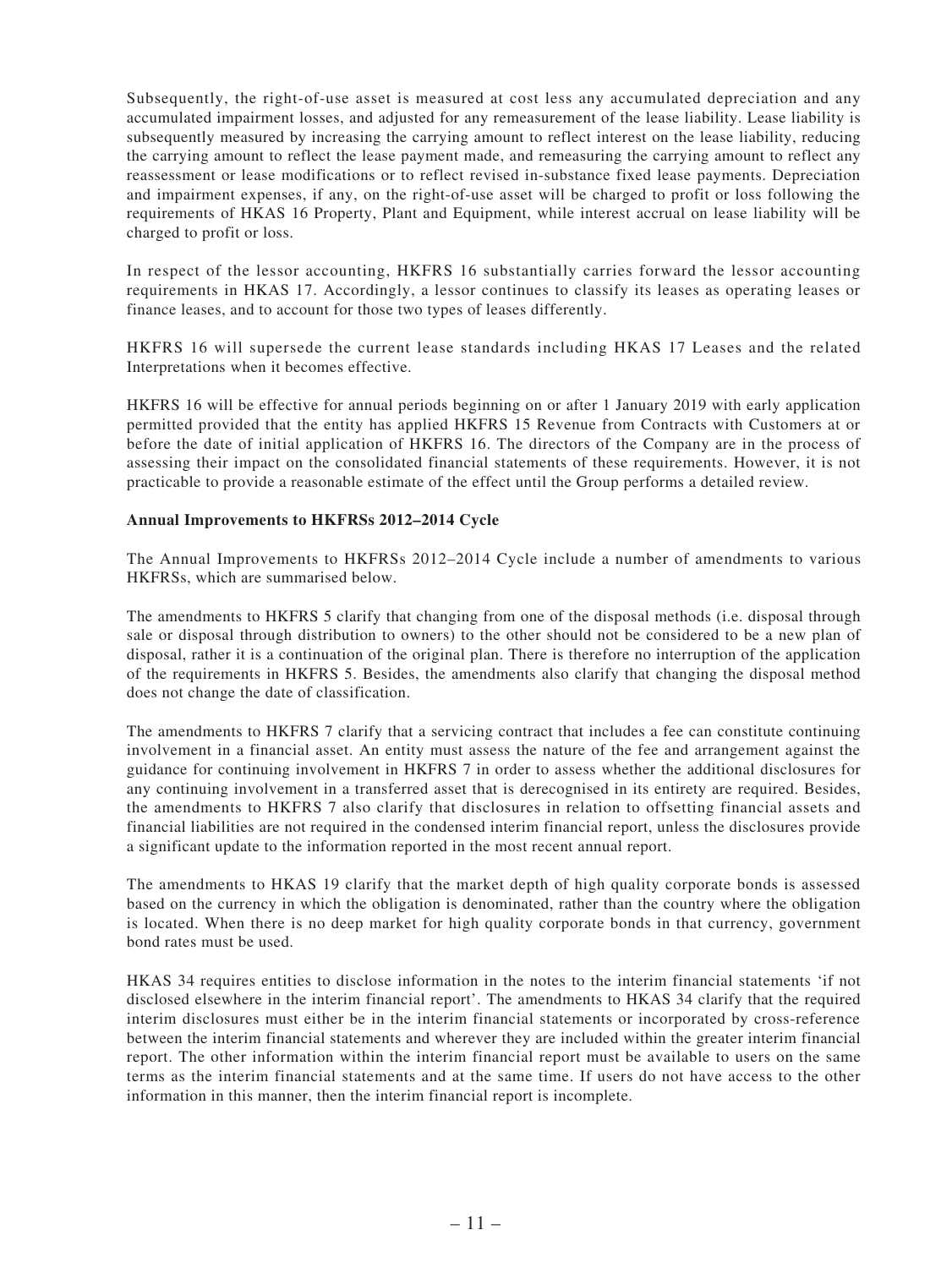The directors of the Company do not anticipate that the application of the amendments included in the Annual Improvements to HKFRSs 2012–2014 Cycle will have a material effect on the Group's consolidated financial statements.

#### **Amendments to HKAS 16 and HKAS 38 Clarification of Acceptable Methods of Depreciation and Amortisation**

The amendments to HKAS 16 prohibit the use of revenue-based depreciation methods for plant and equipment under HKAS 16. The amendments to HKAS 38 introduce a rebuttable presumption that the use of revenue-based amortisation methods for intangible assets is inappropriate. This presumption can be rebutted only in the following limited circumstances:

- (i) when the intangible asset is expressed as a measure of revenue;
- (ii) when a high correlation between revenue and the consumption of the economic benefits of the intangible assets could be demonstrated.

The amendments to HKAS 16 and HKAS 38 will become effective for financial statements with annual periods beginning on or after 1 January 2016. Earlier application is permitted. The amendments should be applied prospectively.

As the Group use straight-line method for depreciation of plant and equipment, the directors of the Company do not anticipate that the application of the amendments to HKAS 16 and HKAS 38 will have a material impact on the Group's consolidated financial statements.

#### **Amendments to HKAS 1 Disclosure Initiative**

The amendments clarify that companies should use professional judgement in determining what information as well as where and in what order information is presented in the financial statements. Specifically, an entity should decide, taking into consideration all relevant facts and circumstances, how it aggregates information in the financial statements, which include the notes. An entity does not require to provide a specific disclosure required by a HKFRS if the information resulting from that disclosure is not material. This is the case even if the HKFRS contain a list of specific requirements or describe them as minimum requirements.

Besides, the amendments provide some additional requirements for presenting additional line items, headings and subtotals when their presentation is relevant to an understanding of the entity's financial position and financial performance respectively. Entities, in which they have investments in associates or joint ventures, are required to present the share of other comprehensive income of associates and joint ventures accounted for using the equity method, separated into the share of items that (i) will not be reclassified subsequently to profit or loss; and (ii) will be reclassified subsequently to profit or loss when specific conditions are met.

Furthermore, the amendments clarify that:

- (i) an entity should consider the effect on the understandability and comparability of its financial statements when determining the order of the notes; and
- (ii) significant accounting policies are not required to be disclosed in one note, but instead can be included with related information in other notes.

The amendments will become effective for financial statements with annual periods beginning on or after 1 January 2016. Earlier application is permitted.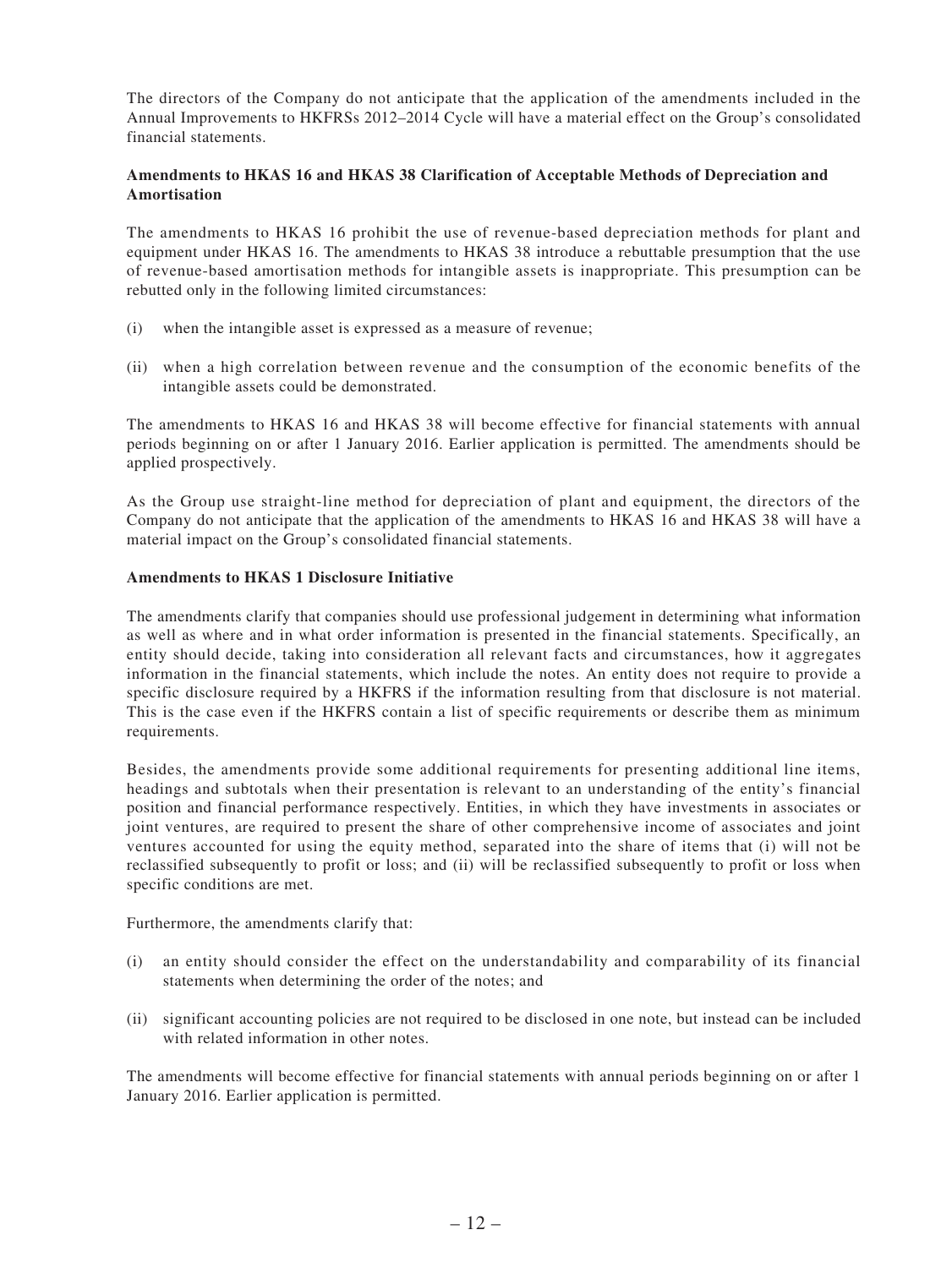The directors of the Company anticipate that the application of Amendments to HKAS 1 in the future may have a material impact on the disclosures made in the Group's consolidated financial statements.

#### **3. REVENUE AND SEGMENT INFORMATION**

The Company did not generate any revenue from continuing operation during the year (2015: Nil).

Information reported to the board of directors of the Group, being the chief operating decision maker, for the purposes of resource allocation and assessment of segment performance focuses on types of services provided.

Hotel business segment was discontinued during the year ended 31 March 2016. The segment information reported below does not include any amounts for these discontinued operations, which is described in more details in note 7.

Accordingly, the Group's reportable and operating segments under HKFRS 8 are as follows:

| Corporate and others | investment in equity investment at fair value through profit or loss, |
|----------------------|-----------------------------------------------------------------------|
|                      | corporate income, expense items, corporate assets and liabilities     |

#### **(a) Segment revenue and results**

The following is an analysis of the Group's revenue and results for continuing operation by reportable and operating segment for the years ended 31 March:

#### **Continuing operation**

|                                                                | <b>Corporate and others</b> |          | <b>Total</b>    |                            |
|----------------------------------------------------------------|-----------------------------|----------|-----------------|----------------------------|
|                                                                | 2016<br>2015                |          | 2016            |                            |
|                                                                | <b>HK\$'000</b>             | HK\$'000 | <b>HK\$'000</b> | HK\$'000<br>(Re-presented) |
| Revenue                                                        |                             |          |                 |                            |
| Other revenue                                                  | 195                         | 195      | 195             | 195                        |
| Segment revenue                                                | 195                         | 195      | 195             | 195                        |
| Segment loss                                                   | (5,036)                     | (8,409)  | (5,036)         | (8,409)                    |
| Unallocated Finance costs<br>Unallocated Loss on modifications |                             |          | (5,894)         | (5,269)                    |
| of terms of convertible bond                                   |                             |          |                 | (68, 890)                  |
| Loss before tax                                                |                             |          | (10, 930)       | (82, 568)                  |

The accounting policies of the operating segments are the same as the Group's accounting policies. Segment loss represents the loss from earned by each segment without allocation of finance costs and loss on modifications of terms of convertible bond. This is the measure reported to the chief operating decision maker for the purposes of resource allocation and performance assessment.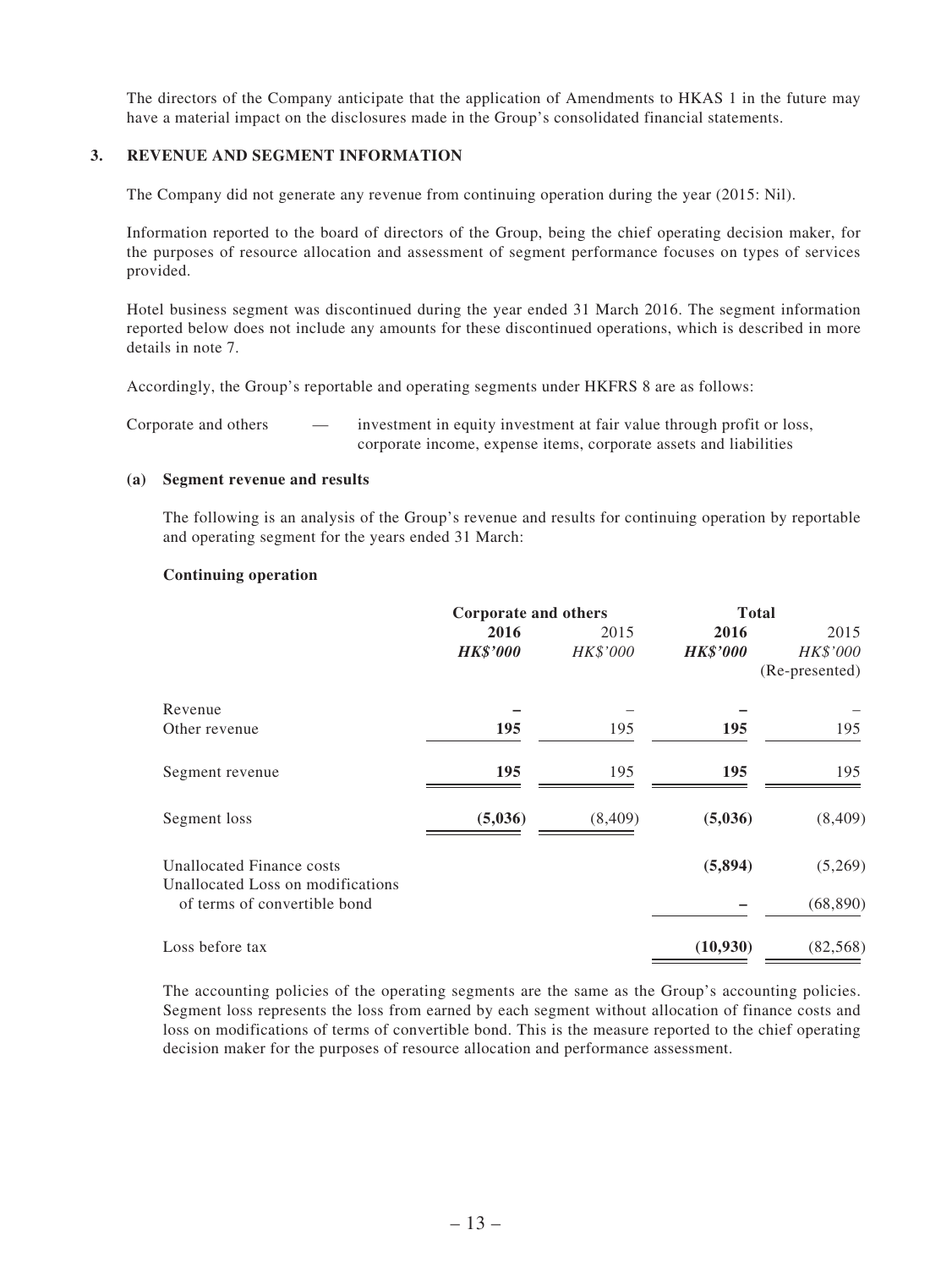#### **(b) Segment assets and liabilities**

The following is an analysis of the Group's assets and liabilities by reportable and operating segment:

#### **Continuing operation**

|                                                                                                                 | <b>Hotel business</b>   |                  | Corporate and others    |                  | <b>Total</b>            |                  |
|-----------------------------------------------------------------------------------------------------------------|-------------------------|------------------|-------------------------|------------------|-------------------------|------------------|
|                                                                                                                 | 2016<br><b>HK\$'000</b> | 2015<br>HK\$'000 | 2016<br><b>HK\$'000</b> | 2015<br>HK\$'000 | 2016<br><b>HK\$'000</b> | 2015<br>HK\$'000 |
| <b>ASSETS</b><br>Segment and consolidated                                                                       |                         |                  |                         |                  |                         |                  |
| assets                                                                                                          |                         | 433,871          | 7,798                   | 20,381           | 7,798                   | 454,252          |
| Total segment assets                                                                                            |                         |                  |                         |                  | 7,798                   | 454,252          |
| Assets relating to<br>discontinued operations/<br>assets classified as                                          |                         |                  |                         |                  |                         |                  |
| held for sale                                                                                                   |                         |                  |                         |                  | 416,384                 |                  |
| Consolidated assets                                                                                             |                         |                  |                         |                  | 424,182                 | 454,252          |
| <b>LIABILITIES</b>                                                                                              |                         |                  |                         |                  |                         |                  |
| Segment liabilities                                                                                             |                         | 87,713           | 9,738                   | 6,569            | 9,738                   | 94,282           |
| Unallocated liabilities                                                                                         |                         |                  |                         |                  | 109,773                 | 464,997          |
| Total segment liabilities                                                                                       |                         |                  |                         |                  | 119,511                 | 559,279          |
| Liabilities relating to<br>discontinued operations/<br>liabilities classified with<br>assets classified as held |                         |                  |                         |                  |                         |                  |
| for sale                                                                                                        |                         |                  |                         |                  | 417,218                 |                  |
| Consolidated liabilities                                                                                        |                         |                  |                         |                  | 536,729                 | 559,279          |

For the purpose of monitoring segment performances and allocating resources between segments:

- • all assets are allocated to reportable and operating segments.
- • all liabilities are allocated to reportable and operating segments other than tax payables, interestbearing bank borrowings, amounts due to related companies and convertible bond.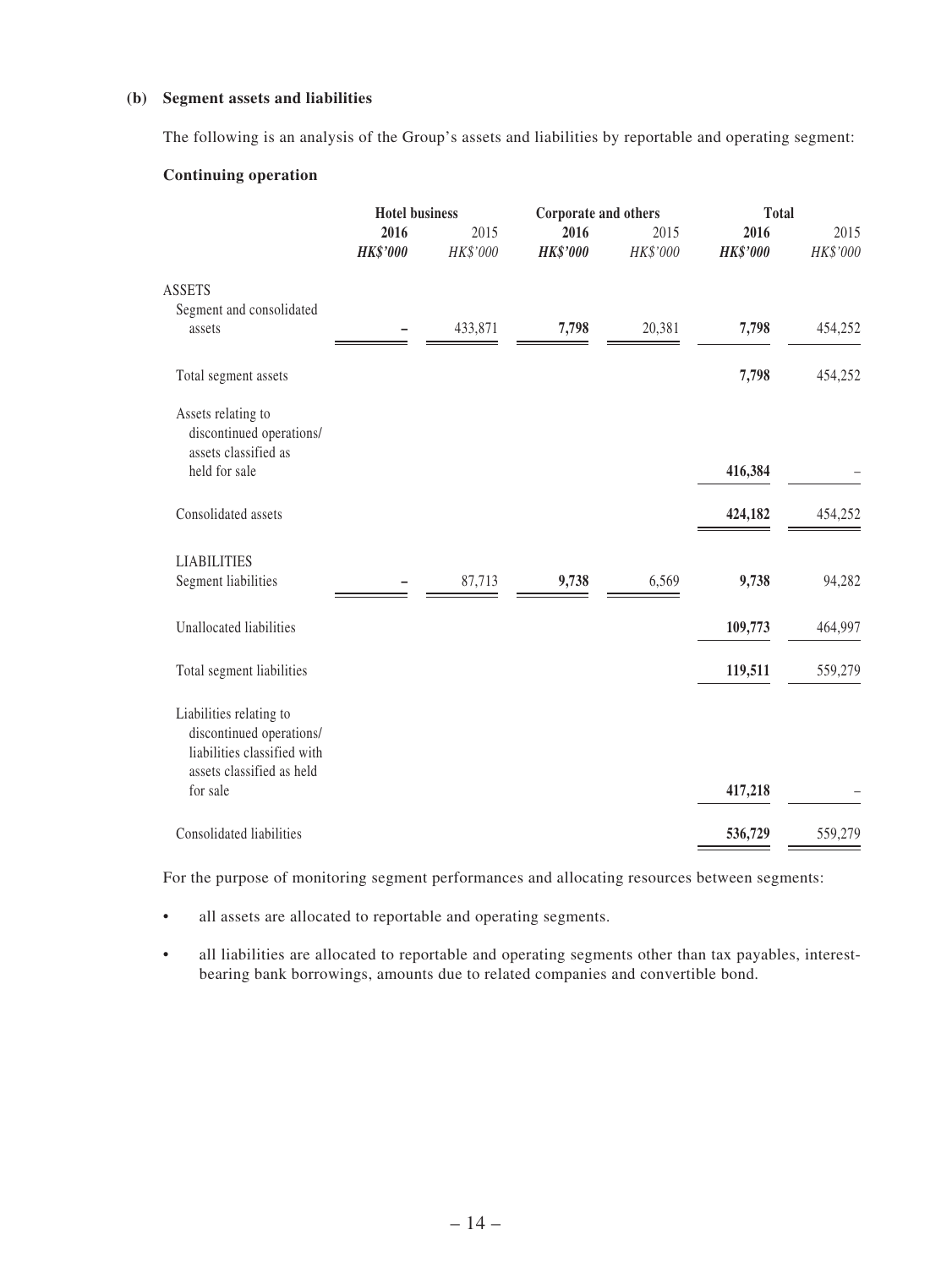#### **(c) Other segment information**

#### *Continuing operation*

|                                                                                                                                                           | Corporate and others    |                  | <b>Total</b>            |                  |
|-----------------------------------------------------------------------------------------------------------------------------------------------------------|-------------------------|------------------|-------------------------|------------------|
|                                                                                                                                                           | 2016<br><b>HK\$'000</b> | 2015<br>HK\$'000 | 2016<br><b>HK\$'000</b> | 2015<br>HK\$'000 |
| Amounts included in the measure of<br>segment profit or loss or segment<br>assets:                                                                        |                         |                  |                         |                  |
| Depreciation of property, plant and<br>equipment                                                                                                          | 3                       | 4                | 3                       | $\overline{4}$   |
| Fair value gain on equity investment<br>at fair value through profit or loss                                                                              | 351                     | 7,209            | 351                     | 7,209            |
| Amounts regularly provided to the<br>chief operating decision maker but<br>not included in the measure of<br>segment profit or loss or segment<br>assets: |                         |                  |                         |                  |
| Finance cost                                                                                                                                              | 5,891                   | 5,269            | 5,891                   | 5,269            |

#### **(d) Geographical segment**

The Group operates in two principal geographical areas: the PRC (country of domicile) and Hong Kong.

Information about the Group's non-current assets is presented based on the geographical location of the assets as detailed below:

|                 | <b>Non-current assets</b> |  |  |
|-----------------|---------------------------|--|--|
| As at           | As at                     |  |  |
| 2016            | 2015                      |  |  |
| <b>HK\$'000</b> | HK\$'000                  |  |  |
|                 | 416,231                   |  |  |
|                 | 3                         |  |  |
|                 |                           |  |  |

#### **(e) Information about major customers**

During the year, none of the Group's turnover was derived from transactions with individual external customers contributing over 10 per cent of the Group's turnover (2015: nil).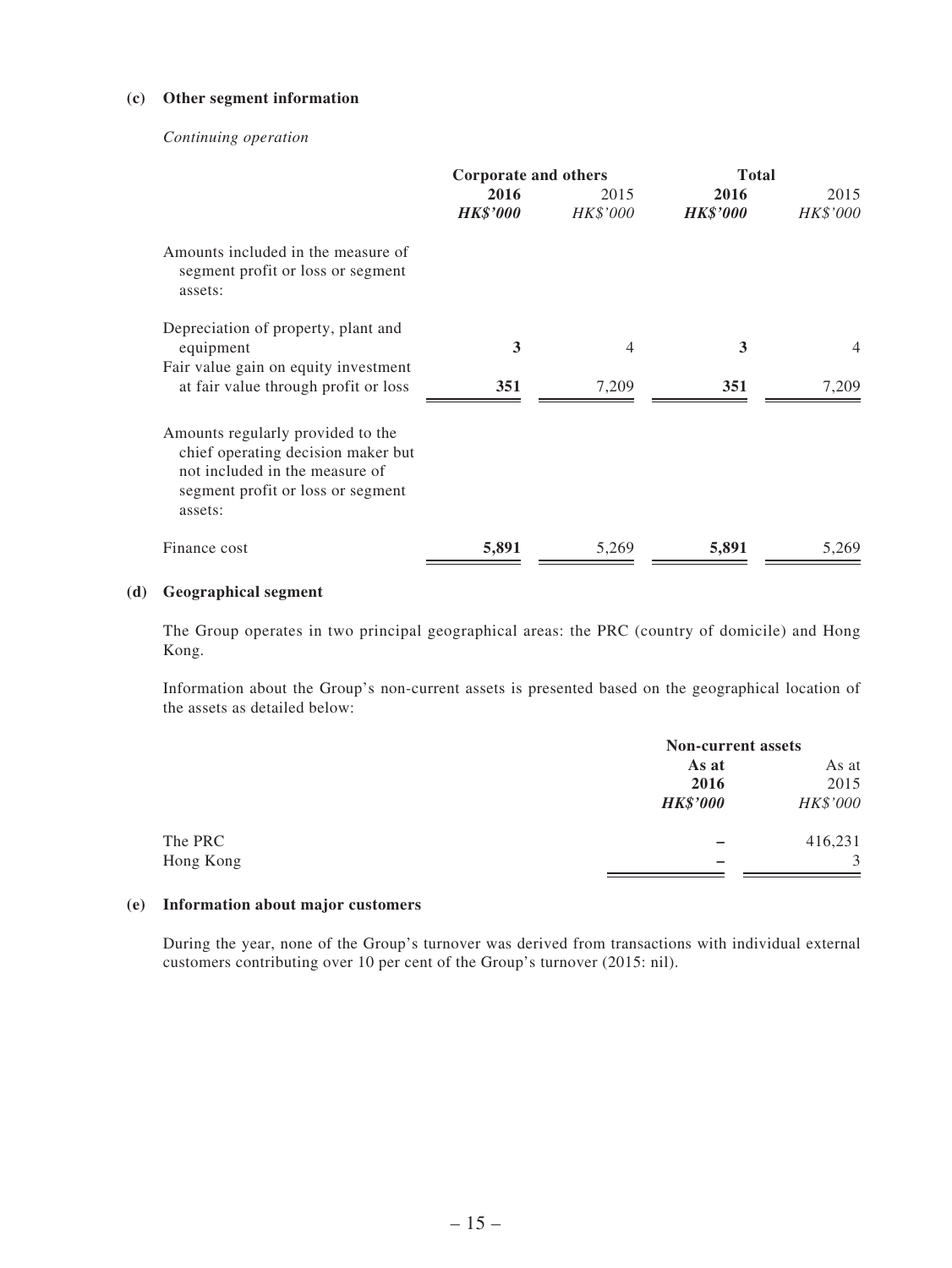#### **4. OTHER INCOME**

|    |                                                          | 2016<br><b>HK\$'000</b> | 2015<br>HK\$'000<br>(Re-presented) |
|----|----------------------------------------------------------|-------------------------|------------------------------------|
|    | Dividend income from equity investment at FVTPL          | 195                     | 195                                |
| 5. | <b>FINANCE COSTS</b>                                     |                         |                                    |
|    |                                                          | 2016<br><b>HK\$'000</b> | 2015<br>HK\$'000<br>(Re-presented) |
|    | Effective interest expense on convertible bond (note 12) | 5,891                   | 5,269                              |
| 6. | <b>INCOME TAX EXPENSE</b>                                |                         |                                    |
|    |                                                          | 2016<br><b>HK\$'000</b> | 2015<br>HK\$'000<br>(Re-presented) |
|    | Continuing operation                                     |                         |                                    |
|    | Current tax:<br>Hong Kong Profits Tax                    |                         |                                    |
|    | Deferred tax                                             |                         |                                    |
|    |                                                          |                         |                                    |

Pursuant to the rules and regulations of the Bermuda, the Company is not subject to any income tax in the Bermuda.

Hong Kong Profits Tax is calculated at 16.5% (2015: 16.5%) of the assessable profits for the year. No provision for Hong Kong Profits Tax has been made in the consolidated financial statements as the Group did not generate any assessable profit arising from Hong Kong for both years.

Under the Law of the People's Republic of China on Enterprise Income Tax (the "EIT Law") and Implementation Regulation of the EIT Law, the tax rate of the PRC subsidiary is 25% for both years. No provision of EIT has been made as the Group did not have any assessable profits subject to EIT Law for the year ended 31 March 2016 (2015: Nil).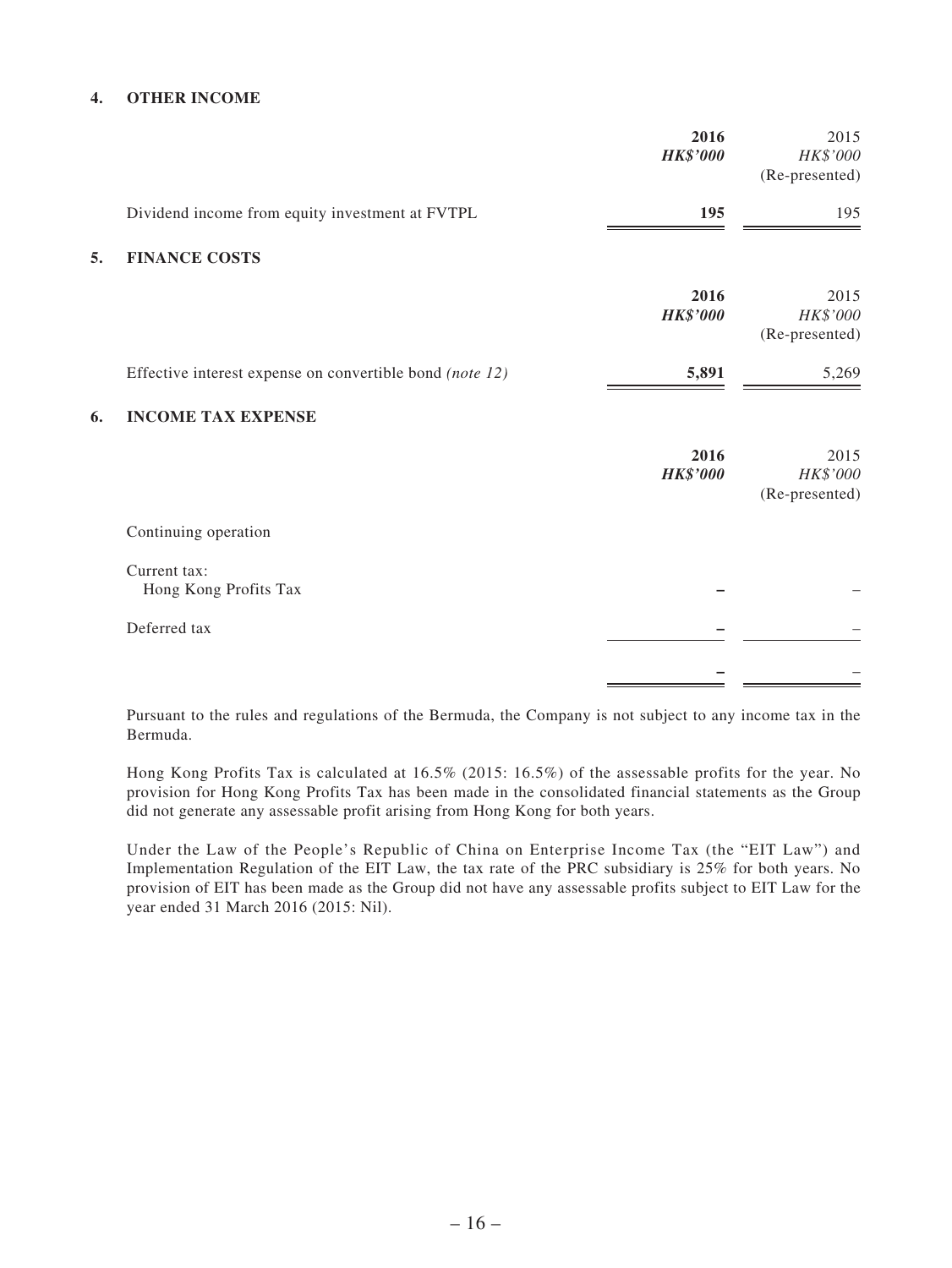The tax expense for the year can be reconciled to the loss before tax per the consolidated statement of profit or loss and other comprehensive income as follows:

|                                                                                                          | 2016<br><b>HK\$'000</b> | 2015<br><b>HK\$'000</b><br>(Re-presented) |
|----------------------------------------------------------------------------------------------------------|-------------------------|-------------------------------------------|
| Continuing operation                                                                                     |                         |                                           |
| Loss before tax                                                                                          | (10,930)                | (82, 568)                                 |
| Tax at the domestic income tax rate at $16.5\%$ (2015: 16.5%) (note)<br>Tax effect of income not taxable | (1,803)<br>(32)         | (13,623)<br>(32)                          |
| Tax effect of expenses not deductible                                                                    | 1,835                   | 13,655                                    |
| Tax expense for the year                                                                                 |                         |                                           |

*Note:* The domestic tax rate (which is the Hong Kong Profits Tax rate) in the jurisdiction where the operation of the Group is substantially based is used.

#### **7. DISCONTINUED OPERATIONS/DISPOSAL GROUP HELD FOR SALE**

On 22 June 2015, the Company entered into the sale and purchase agreement (as amended on 23 October 2015, 20 November 2015, 28 January 2016, 23 March 2016 and 28 June 2016) for the disposal of entire equity interest in Aykens Holdings Limited ("Aykens"), Hopland Enterprises Limited ("Hopland") and their respective subsidiaries (collectively referred to as the "Divestment Group") to Upsky Enterprises Limited ("Upsky") (the "Divestment"), the immediate and ultimate holding company of the Company. The assets and liabilities attributable to the business, which are expected to be sold within twelve months, have been classified as a disposal group held for sale and are presented separately in the consolidated statement of financial position (see below). The net proceeds of disposal are expected to exceed the net carrying amount of the relevant assets and liabilities and accordingly, no impairment loss has been recognised.

The results of the Divestment Group are presented in this consolidated financial statement as a discontinued operation. The comparative information has been restated to present the results of the hotel business as discontinued operation to conform with the current period presentation.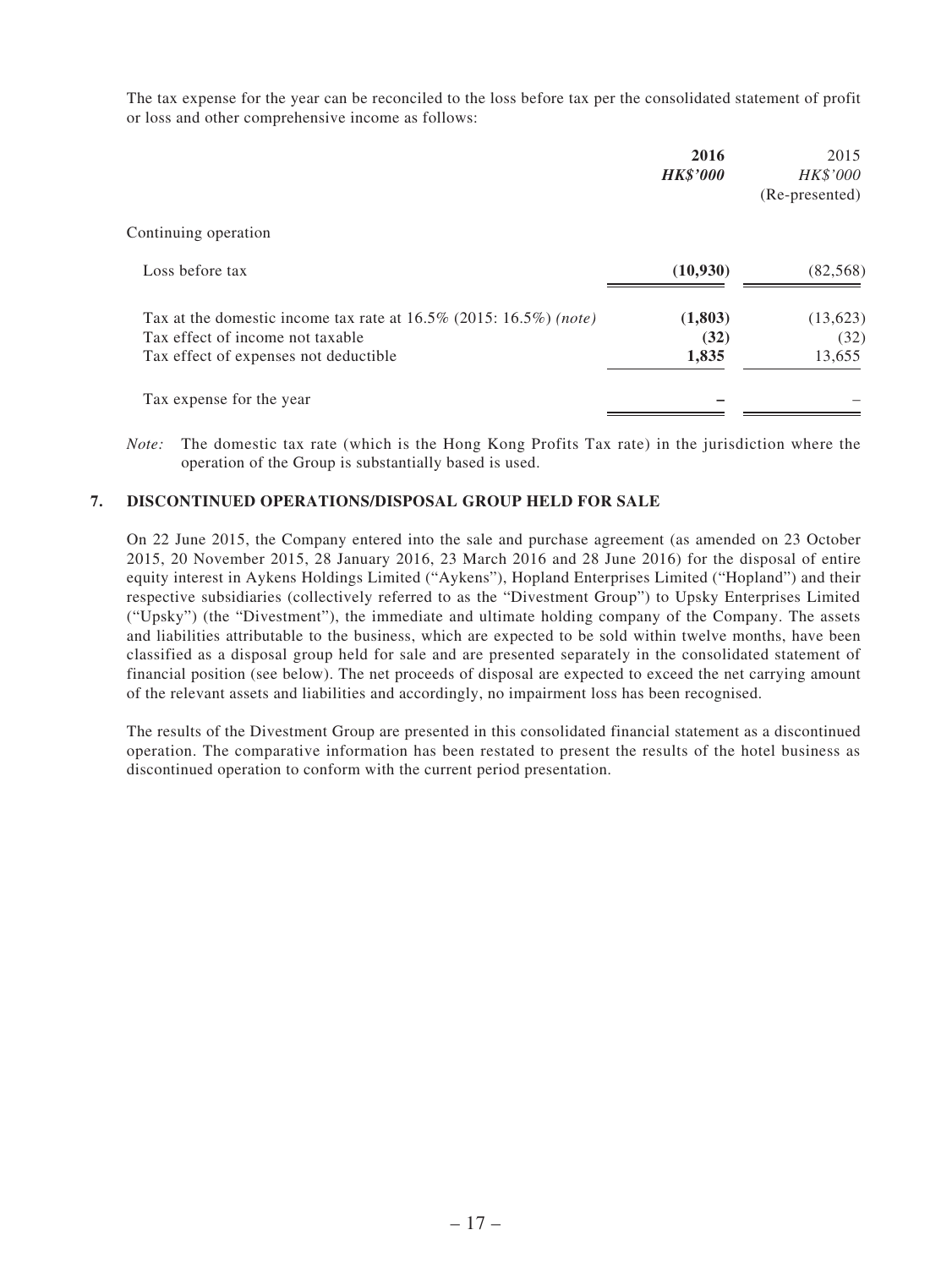The results of the hotel business for the years were as follows:

|                                                                       | 2016            | 2015       |
|-----------------------------------------------------------------------|-----------------|------------|
|                                                                       | <b>HK\$'000</b> | HK\$'000   |
| Revenue                                                               | 138,293         | 143,695    |
| Cost of sales                                                         | (85, 122)       | (115,825)  |
| Gross profit                                                          | 53,171          | 27,870     |
| Other income                                                          | 2,518           | 2,375      |
| Administrative expenses                                               | (25,500)        | (34,378)   |
| Other operating expenses                                              | (1,770)         | (2,866)    |
| Impairment loss recognised in respect of property, plant and          |                 |            |
| equipment                                                             |                 | (120, 865) |
| Finance costs                                                         | (20, 016)       | (19, 244)  |
| Share of results of joint ventures                                    | (1,251)         | (5,258)    |
| Profit (loss) before tax                                              | 7,152           | (152, 366) |
| Income tax expense                                                    |                 |            |
| Profit (loss) for the year from discontinued operation (attributed to |                 |            |
| owners of the company)                                                | 7,152           | (152, 366) |

Loss for the year from discontinued operation has been arrived at after charging (crediting):

|                                                                     | 2016            | 2015     |
|---------------------------------------------------------------------|-----------------|----------|
|                                                                     | <b>HK\$'000</b> | HK\$'000 |
| Staff costs                                                         |                 |          |
| - Salaries and related staff costs                                  | 34,850          | 26,541   |
| — Retirement benefits scheme contributions                          | 4,620           | 3,794    |
|                                                                     | 39,470          | 30,335   |
| Depreciation of property, plant and equipment                       | 6,507           | 38,996   |
| Auditor's remuneration                                              | 31              | 31       |
| Minimum lease payment under operating leases of offices properties  |                 | 28       |
| Loss on written off of property, plant and equipment                | 60              | 5        |
| Litigation claim                                                    |                 | 9,257    |
| Impairment loss recognised on trade receivables (included in other  |                 |          |
| operating expenses)                                                 | 1,668           | 1,193    |
| Impairment loss recognised on other receivables (included in other  |                 |          |
| operating expenses)                                                 |                 | 1,173    |
| Bank interest income                                                | 42              | 71       |
| Reversal of impairment loss on trade receivables (included in other |                 |          |
| income)                                                             | (1,309)         | (680)    |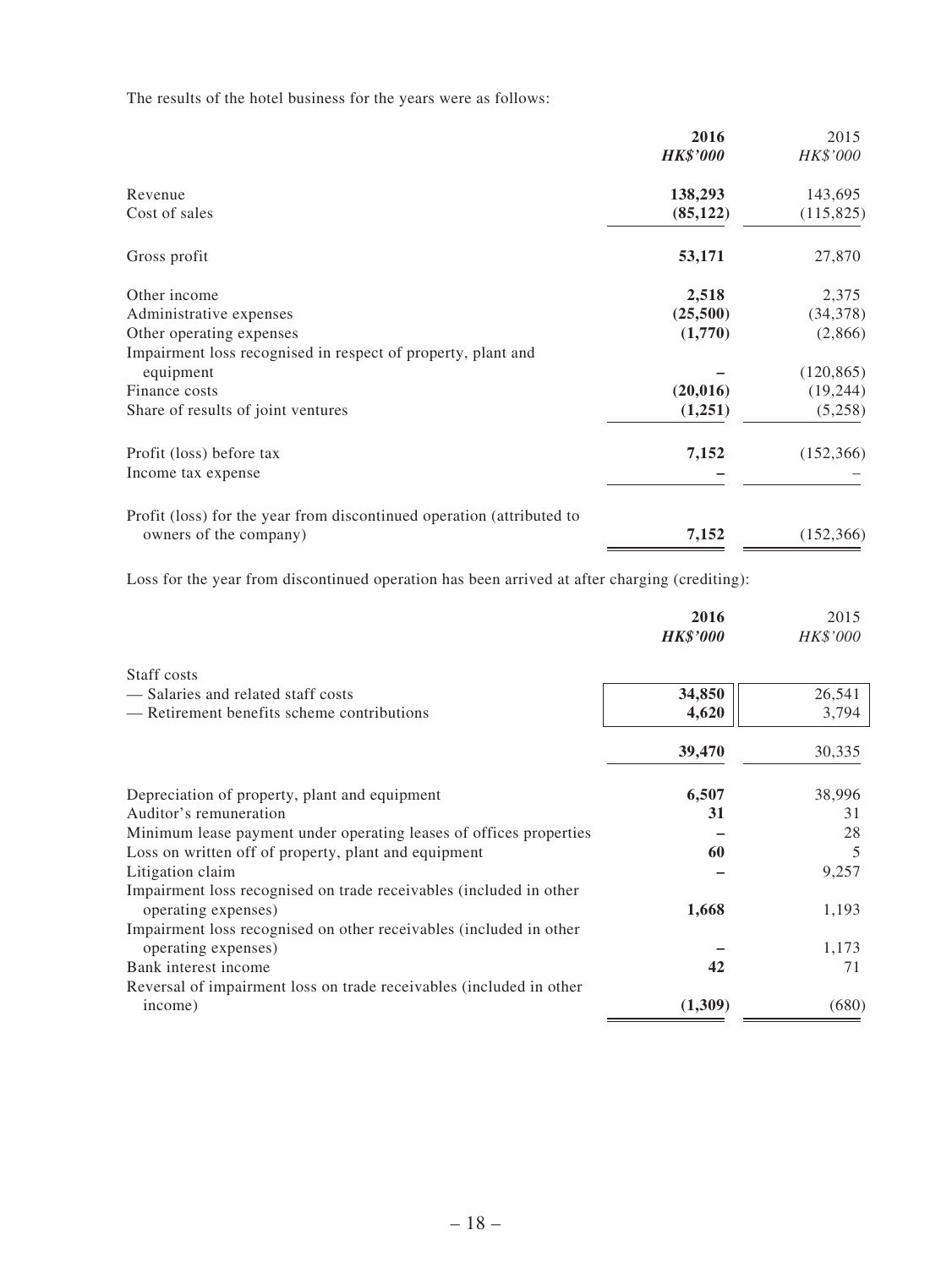|                                                        | 2016<br><b>HK\$'000</b> | 2015<br>HK\$'000 |
|--------------------------------------------------------|-------------------------|------------------|
| Net cash generated from (used in) operating activities | 47,932                  | (147, 911)       |
| Net cash used in investing activities                  | (2,633)                 | (4,772)          |
| Net cash (used in) generated from financing activities | (47, 425)               | 127,059          |

The major classes of assets and liabilities of the Divestment Group as at 31 March 2016, which have been presented separately in the consolidated statement of financial position, are as follows:

|                                                                      | 2016<br>HK\$'000 |
|----------------------------------------------------------------------|------------------|
| Property, plant and equipment                                        | 305,754          |
| Interests in joint ventures                                          | 87,232           |
| Inventories                                                          | 2,196            |
| Trade receivables                                                    | 5,774            |
| Prepayments, deposits and other receivables                          | 3,598            |
| Bank balances and cash                                               | 11,830           |
| Total assets classified as held for sale                             | 416,384          |
| Trade payables                                                       | 15,787           |
| Other payables, accruals and deposits                                | 77,697           |
| Amounts due to related companies                                     | 168,298          |
| Tax payables                                                         | 5,136            |
| Interest-bearing bank borrowings                                     | 150,300          |
| Total liabilities associated with assets classified as held for sale | 417,218          |

#### **8. LOSS FOR THE YEAR**

The Group's loss for the year has been arrived at after charging:

#### **Continuing operation**

|                                                                                                                 | 2016<br><b>HK\$'000</b> | 2015<br>HK\$'000<br>(Re-presented) |
|-----------------------------------------------------------------------------------------------------------------|-------------------------|------------------------------------|
| Directors' and chief executive's emoluments<br>Staff costs, excluding directors' and chief executive emoluments | 1,112                   | 1,134                              |
| - Salaries and related staff costs<br>— Retirement benefits scheme contributions                                | 290<br>14               | 284<br>14                          |
|                                                                                                                 | 304                     | 298                                |
| Auditor's remuneration                                                                                          | 835                     | 709                                |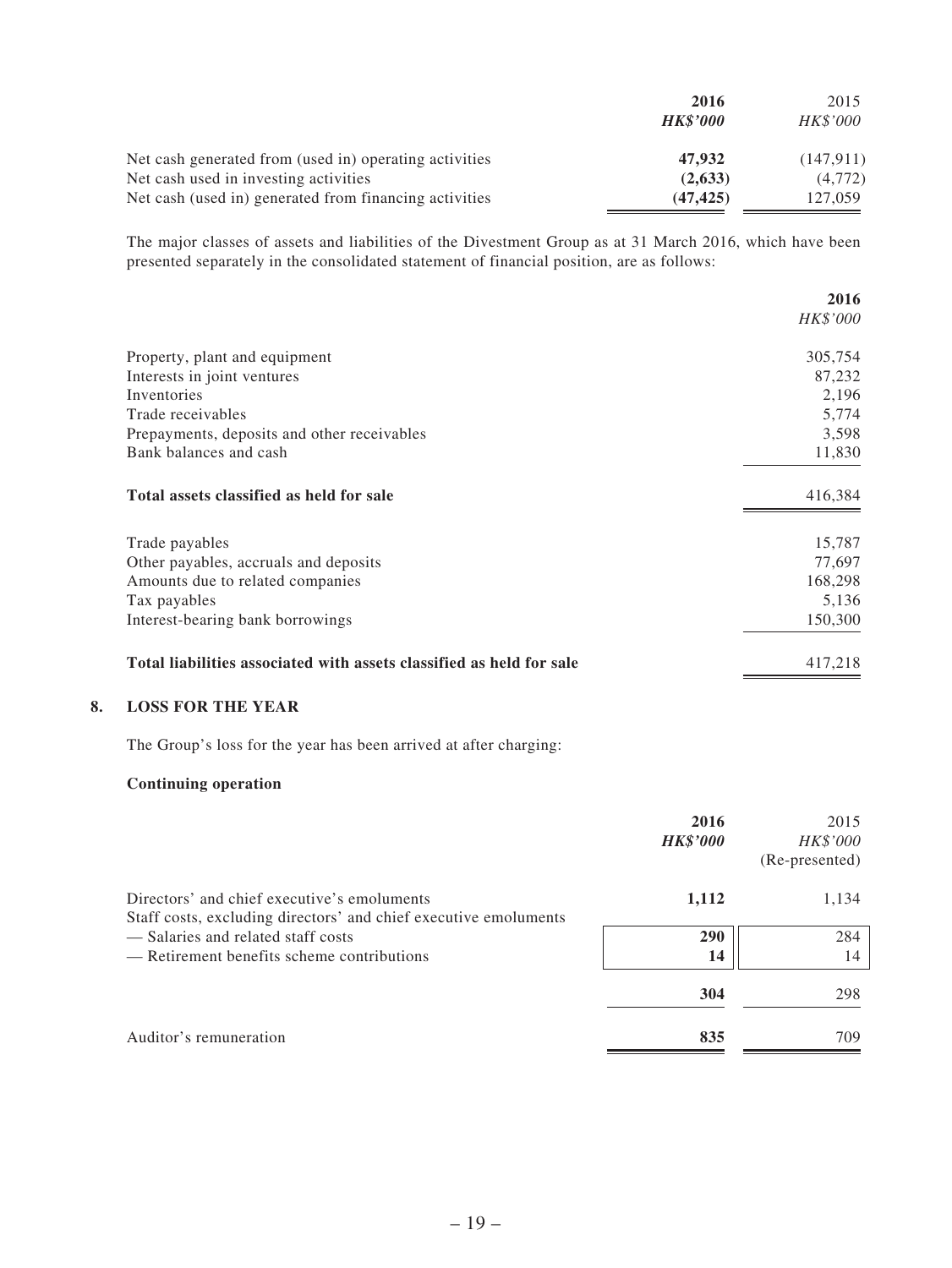#### **9. LOSS PER SHARE**

#### **From continuing and discontinued operations**

The calculation of the basic and diluted loss per share attributable to the owners of the Company is based on the following data:

|                                                                                                             | 2016<br><b>HK\$'000</b> | 2015<br>HK\$'000<br>(Re-presented) |
|-------------------------------------------------------------------------------------------------------------|-------------------------|------------------------------------|
| Loss                                                                                                        |                         |                                    |
| Loss for the purpose of basic loss per share<br>Loss for the year attributable to the owners of the Company | (3,661)                 | (234, 020)                         |
| Effect of dilutive potential ordinary shares:<br>Interest on convertible bond                               | 5,891                   | 5,269                              |
| Profit (Loss) for the purpose of diluted loss per share                                                     | 2,230                   | (228, 751)                         |
|                                                                                                             | 2016<br>$\bm{v}$        | 2015<br>'000                       |
| Number of shares<br>Weighted average number of ordinary shares for the purpose of basic<br>loss per share   | 347,326                 | 347,326                            |
| Effect of dilutive potential ordinary shares<br>Convertible bond                                            | 324,763                 | 324,763                            |
| Weighted average number of ordinary shares for the purpose of<br>diluted loss per share                     | 672,089                 | 672,089                            |
|                                                                                                             | 2016                    | 2015                               |
| Basic and diluted loss per share (in HK cents)                                                              | (1.05)                  | (67.38)                            |

For the years ended 31 March 2016 and 2015, because the diluted loss per share decreased when taking into account of the convertible bond, the convertible bond had an anti-dilutive effect on the basic loss per share for the year and were ignored in the calculation of diluted loss per share. Therefore, diluted loss per share amounts are based on the loss for the year attributable to owners of the Company of approximately HK\$3,661,000 (2015: HK\$234,020,000), and the weighted average number of ordinary shares of approximately 347,326,000 (2015: 347,326,000) in issue during the year.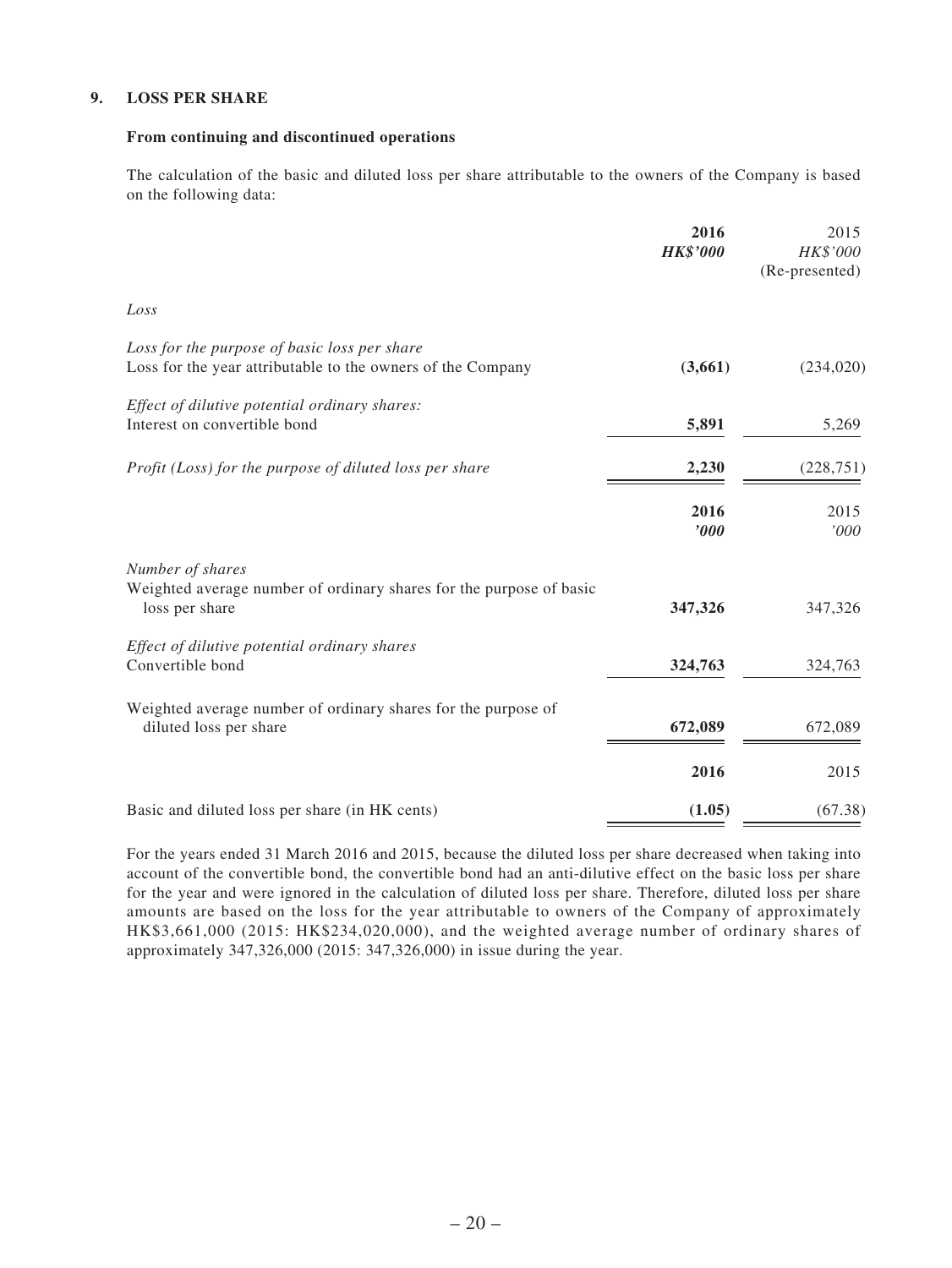#### **From continuing operation**

The calculation of the basic and diluted loss per share from continuing operation attributable to the owners of the Company is based on the following data:

Loss figures are calculated as follows:

|                                                                                    | 2016<br><b>HK\$'000</b> | 2015<br>HK\$'000<br>(Re-presented) |
|------------------------------------------------------------------------------------|-------------------------|------------------------------------|
| Loss for the year attributable to owners of the Company                            | (3,661)                 | (234, 020)                         |
| Less:<br>Profit (loss) for the year from discontinued operations                   | 7,269                   | (151, 452)                         |
| Loss for the purpose of loss per share from continuing operation                   | (10,930)                | (82, 568)                          |
| Effect of dilutive potential ordinary shares from interest on<br>convertible bonds | 5,891                   | 5,269                              |
| Loss for the purpose of diluted loss per share                                     | (5,039)                 | (77, 299)                          |

The denominators detailed above for both basic and diluted loss per share.

Diluted loss per share was same as the basic loss per share for the year ended 31 March 2016, as the effect of the Company's outstanding convertible bond would result in a decrease in loss per share for the year ended 31 March 2016.

#### **From discontinued operations**

Basic earnings per share for the discontinued operation is HK2.09 cents per share (2015: loss per share HK43.61 cents per share) and diluted earnings per share for the discontinued operation is HK1.96 cents per share (2015: loss per share HK43.61 cents per share), based on the profit (2015: loss) for the year from the discontinued operation of approximately HK\$13,160,000 (2015: HK\$146,183,000) and the denominators detailed above for basic and diluted loss per share.

#### **10. TRADE RECEIVABLES**

|                                    | 2016<br><b>HK\$'000</b> | 2015<br>HK\$'000 |
|------------------------------------|-------------------------|------------------|
| Trade receivables                  |                         | 21,041           |
| Less: allowance for doubtful debts |                         | (15, 648)        |
|                                    |                         | 5,393            |

Settlement of trade receivables is in accordance with the terms specified in the contracts governing the relevant transactions. The Group allows credit period ranging from cash on delivery of services to 60 days. A longer credit period is granted to a few customers with long business relationship with the Group and with strong financial positions. The Group does not hold any collateral over these balances.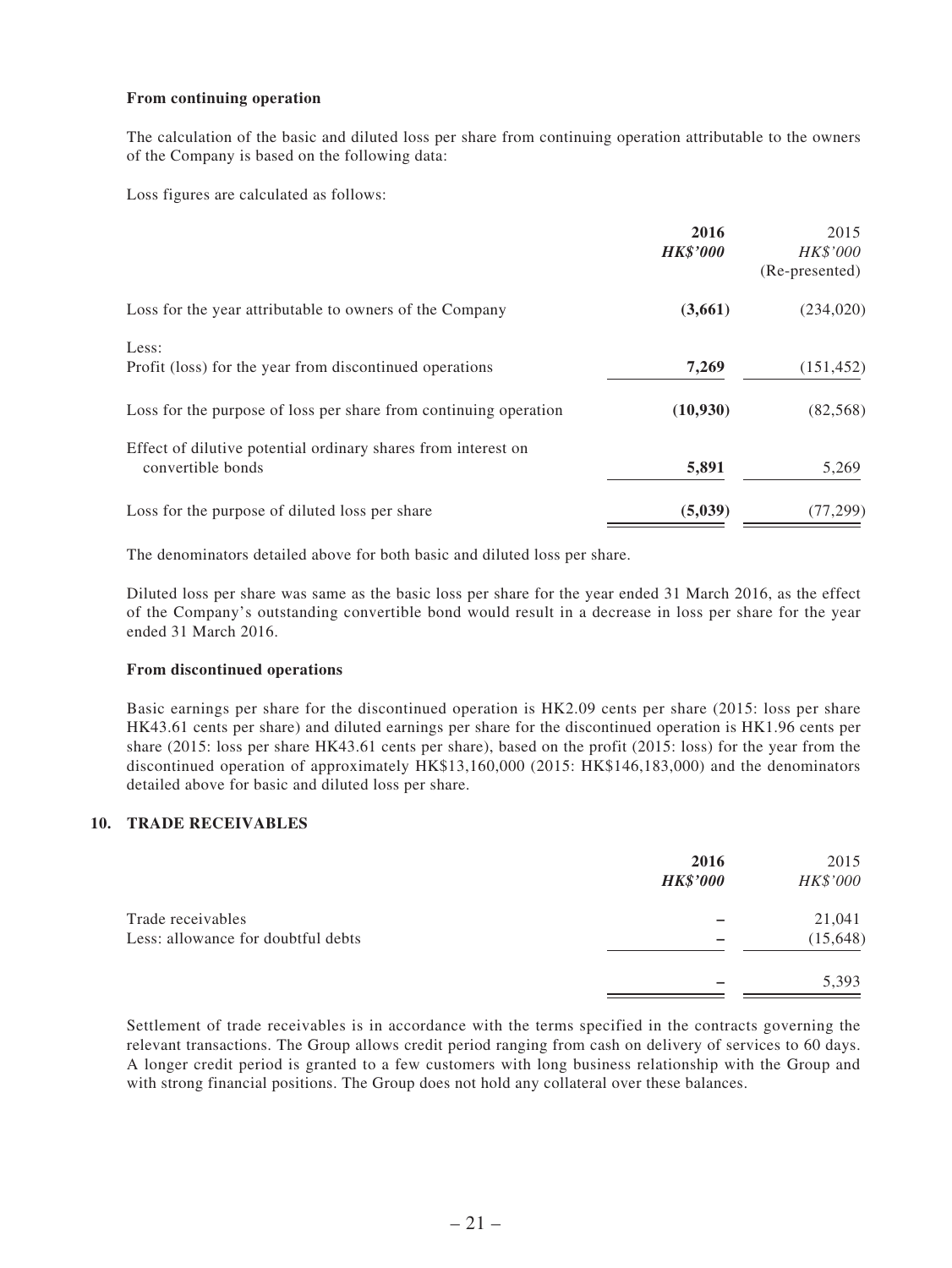(a) The following is an aged analysis of trade receivables net of allowance for doubtful debts based on the invoice dates at the end of the reporting period which approximated the respective revenue recognition dates:

|                 | 2016<br><b>HK\$'000</b> | 2015<br>HK\$'000 |
|-----------------|-------------------------|------------------|
| Within 30 days  |                         | 3,951            |
| 31 days-60 days |                         | 746              |
| 61 days-90 days |                         | 10               |
| Over 90 days    |                         | 686              |
|                 |                         | 5,393            |

(b) Movements in the allowance for doubtful debts during the year are as follows:

|                                                          | 2016<br><b>HK\$'000</b> | 2015<br>HK\$'000 |
|----------------------------------------------------------|-------------------------|------------------|
| At 1 April                                               | 15,648                  | 14,948           |
| Impairment loss recognised on receivables                | 1,668                   | 1,193            |
| Reversal of impairment loss recognised on receivables    | (1,309)                 | (680)            |
| Exchange realignment                                     | (775)                   | 187              |
| Reclassification of assets held for sale <i>(note 7)</i> | (15, 232)               |                  |
| At 31 March                                              |                         | 15,648           |

Included in the allowance for doubtful debts are individually impaired trade receivables with an aggregate balance of nil (2015: HK\$15,648,000) which have either been placed under liquidation or in severe financial difficulties. Impairment loss of HK\$1,668,000 (2015: HK\$1,193,000) has been recognised during the year ended 31 March 2016 accordingly.

(c) As at 31 March 2016, no trade receivables (2015: HK\$695,000) of the Group were past due as at the reporting date but not impaired. The ageing analysis of these past due but not impaired receivables based on credit terms is as follows:

|                            | 2016<br><b>HK\$'000</b> | 2015<br>HK\$'000 |
|----------------------------|-------------------------|------------------|
| Less than 30 days past due |                         | 2                |
| 31 to 90 days past due     |                         | 117              |
| Over 90 days past due      |                         | 576              |
|                            |                         | 695              |

Trade receivables that were neither past due nor impaired related to a large number of diversified customers for whom there was no recent history of default. Trade receivables that were past due but not impaired were related to a number of individual customers that have a good track record with the Group. Based on past experience, management believes that no impairment allowance is necessary in respect of these balances that are still considered fully recoverable.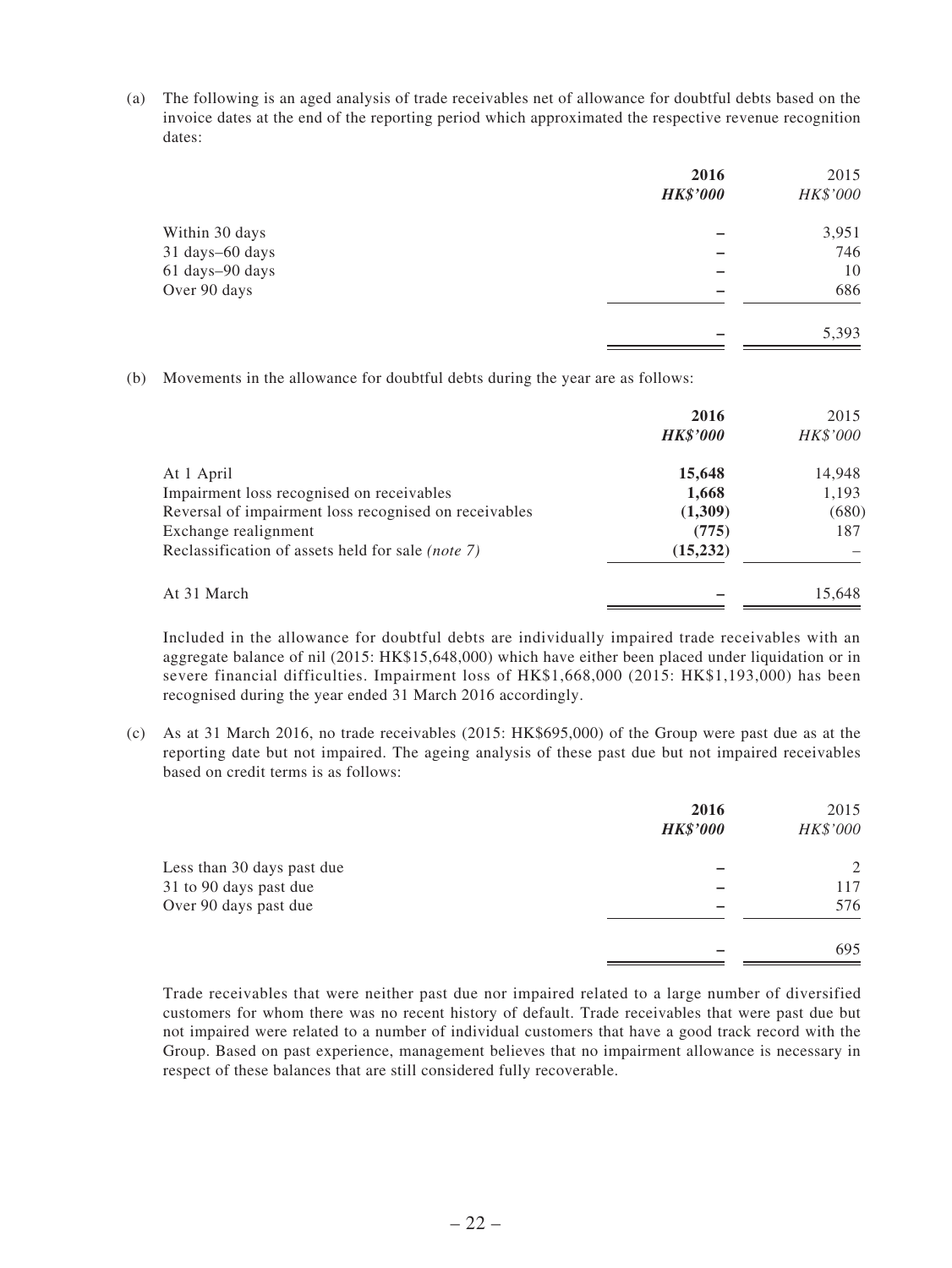#### **11. TRADE PAYABLES**

Ageing analysis of the Group's trade payables at the end of the reporting period presented based on the invoice dates is as follows:

|                 | 2016<br><b>HK\$'000</b> | 2015<br>HK\$'000 |
|-----------------|-------------------------|------------------|
| Within 30 days  |                         | 2,207            |
| 31 days-60 days |                         | 3,464            |
| Over 60 days    |                         | 9,045            |
| Trade payables  |                         | 14,716           |

The credit period on purchases of goods ranges from cash on delivery to 90 days. The Group has financial risk management policies in place to ensure that all payables are settled within the credit time frame.

#### **12. CONVERTIBLE BOND**

On 28 March 2008, the Company issued a five-year, 1% convertible bond with nominal value of HK\$120,000,000 (the "Bond") to Tanisca Investment Limited ("Tanisca"). Interest is payable half year in arrears. The Bond is convertible at any time from the first anniversary of the issue date to the maturity date of 28 March 2013, at the holder's option, into 200,000,000 ordinary shares of the Company at an initial conversion price of HK\$0.6 per share, subject to adjustments in certain events. The Bond may be redeemed at the option of the Company in whole or in part, upon written confirmation obtained from the bondholder in accordance with the terms of the Bond, or by the bondholder under certain circumstances. Unless previously redeemed, purchased and cancelled or converted, all the outstanding Bond will be converted into ordinary shares of the Company on the maturity date.

On 12 June 2008, the Company, by a right issue, allotted and issued 208,395,600 ordinary shares of HK\$0.01 each at the price HK\$0.5 per share. As a result, the conversion price of the Bond was adjusted from HK\$0.6 per share to HK\$0.3695 per share, and the number of shares falling to be issued upon full conversion of the Bond was adjusted from 200,000,000 to 324,763,193 shares.

On 28 March 2013, the Group has entered into a deed of amendment ("Deed of Amendment") with Tanisca to extend the maturity date of the Bond of principal amount of HK\$120,000,000 from 28 March 2013 to 28 March 2015. The conversion price remained at HK\$0.3695 per share and if any of the Bond has not been converted subsequently, it shall be redeemed on the extended maturity date on 28 March 2015. On 20 May 2013, the shareholders have duly passed the Deed of Amendment in special general meeting.

On 3 June 2014, the Group has entered into a deed of amendment (the "2nd Amendment") with the holder of the Bond to extend the maturity date of the Bond of principal amount of HK\$120,000,000 from 28 March 2015 to 30 April 2018. The conversion price remained at HK\$0.3695 per share and if any of the Bond has not been converted subsequently, it shall be redeemed on the extended maturity date on 30 April 2018 ("modification"). On 29 June 2014, the shareholders have duly passed the 2nd Amendment in special general meeting.

The fair value of the liability component of the Bond was estimated at the issuance date by the directors of the Company with reference to the valuation performed by independent professional valuers. The fair value of the debt portion of the convertible bond is determined by discounted cash flow using the inputs including estimated cash flows over the remaining terms of the convertible bond and discount rate that reflect the credit risk of the Company. The discount rate of the Bond was 5.53% (2015: 5.53%) per annum. The residual amount was assigned as the equity component of the Bond and is included in shareholders' equity.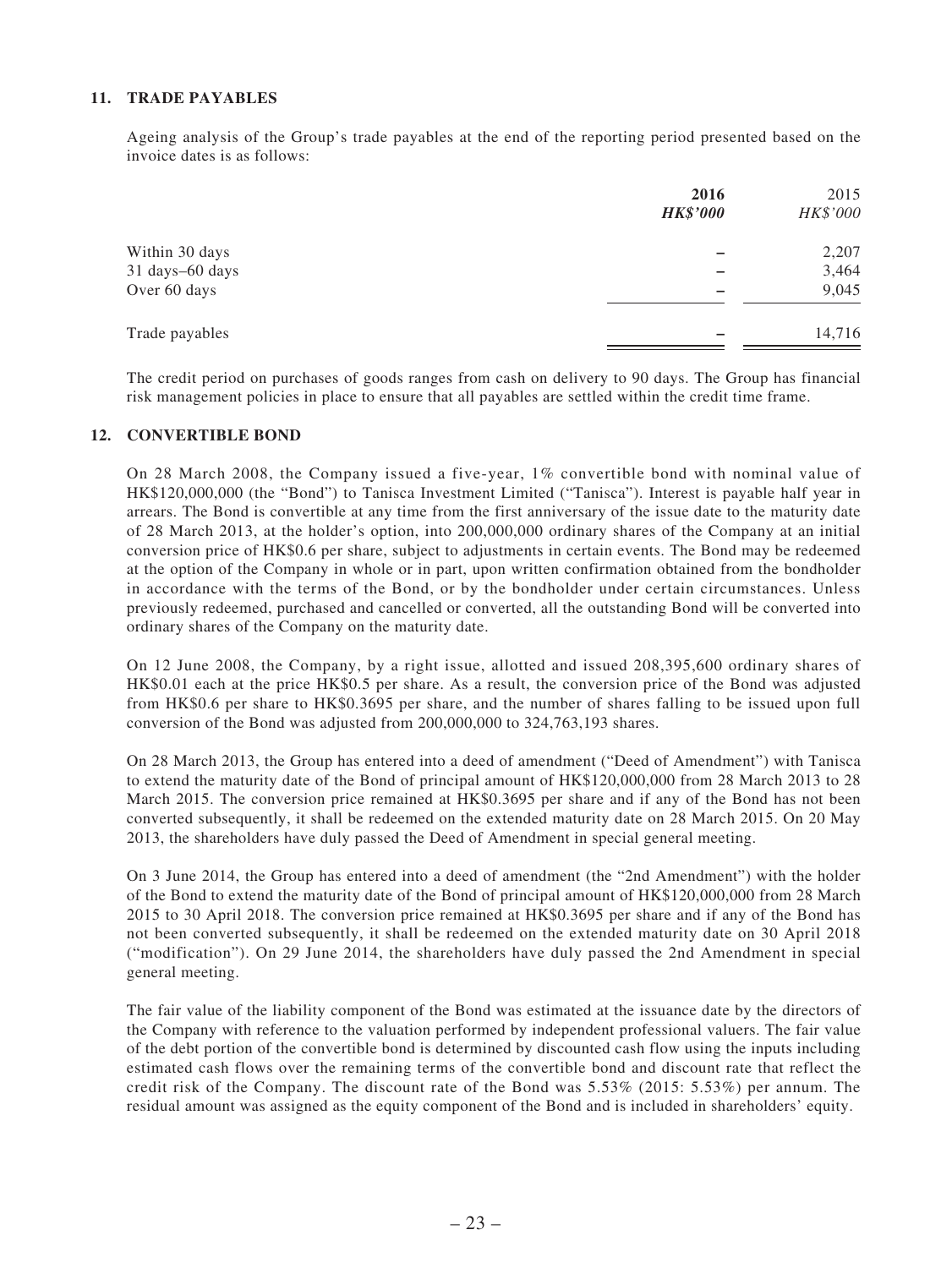The modification resulted in the extinguishment of the financial liability of the Bond and the recognition of its new financial liability and equity components. The fair value of the new liability immediately following the modification was approximately HK\$102,024,000. The financial liability was determined using a discount rate of 5.53% (2015: 5.53%).

The Bond has been split as to the liability and equity components, as follows:

|                                               | Liability<br>component<br>HK\$'000 | <b>Equity</b><br>component<br><b>HK\$'000</b> | <b>Total</b><br>HK\$'000 |
|-----------------------------------------------|------------------------------------|-----------------------------------------------|--------------------------|
|                                               |                                    |                                               |                          |
|                                               |                                    |                                               |                          |
| At 1 April 2015                               | 112,991                            | 52,225                                        | 165,216                  |
| Interest expenses (note 5)                    | 5,269                              |                                               | 5,269                    |
| Derecognition of original liability/equity    |                                    |                                               |                          |
| component                                     | (114,002)                          | (52, 225)                                     | (166, 227)               |
| Recognition of new liability/equity component |                                    |                                               |                          |
| upon modification                             | 102,024                            | 133,092                                       | 235,116                  |
| Interest paid                                 | (1,200)                            |                                               | (1,200)                  |
| At 31 March 2015 and 1 April 2015             | 105,082                            | 133,092                                       | 238,174                  |
| Interest expenses (note 5)                    | 5,891                              |                                               | 5,891                    |
| Interest paid                                 | (1,200)                            |                                               | (1,200)                  |
| At 31 March 2016                              | 109,773                            | 133,092                                       | 242,865                  |

*Note:*

The fair value of the convertible bond was valued by using the Binomial Tree Model. The fair value of the debt portion of the convertible bond is determined by discounted cash flow using the inputs including estimated cash flows over the remaining terms of the convertible bond and discount rate that reflect the credit risk of the Company. The residual amount, representing the value of the equity conversion component, is included in the equity component of convertible bond under equity attributable to the owners of the Company.

The liability component of convertible bond is classified under non-current liabilities.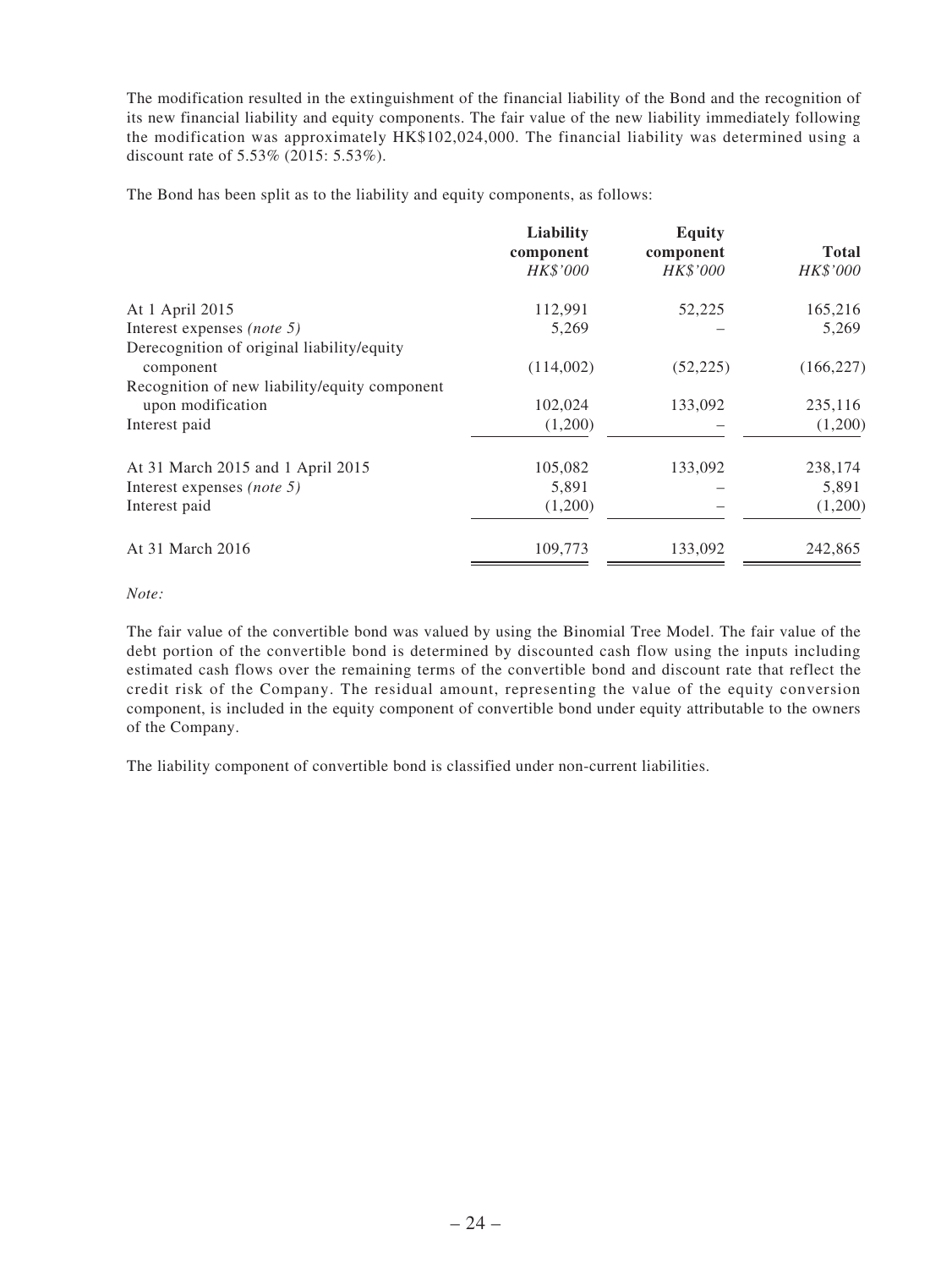#### **13. OPERATING LEASES COMMITMENTS**

#### **The Group as lessee**

The Group leases various offices properties under non-cancellable operating lease agreements. At the end of the reporting period, the Group had commitments for future minimum lease payments under noncancellable operating leases which fall due as follows:

|                                       | 2016<br><b>HK\$'000</b> | 2015<br>HK\$'000 |
|---------------------------------------|-------------------------|------------------|
| Within one year                       | 1,149                   | 1,126            |
| In the second to fifth year inclusive | 1,484                   | 2,633            |
|                                       | 2,633                   | 3,759            |

Leases are negotiated for an average term of five years (2015: five years) and rentals are fixed during the lease period.

#### **14. CAPITAL COMMITMENT**

|                                                                                                    | 2016<br><b>HK\$'000</b> | 2015<br><b>HK\$'000</b> |
|----------------------------------------------------------------------------------------------------|-------------------------|-------------------------|
| Contracted but not provided for:<br>— Acquisition of the entire equity capital of Xilin Gol League |                         |                         |
| Hongbo Mining Development Co., Ltd. (the "PRC Target")                                             | 682,000                 |                         |

The Company has entered into an acquisition agreement with an independent third party on 22 June 2015 (as amended on 20 November 2015, 28 January 2016, 23 March 2016 and 28 June 2016) pursuant to which, the Company conditionally agreed to acquire from the Shanghai Hongbo Investment & Management (Group) Co., Ltd and Shanghai Lida Investment Management Company Limited (the "Target Sellers") the entire equity interests in the Xilin Gol League Hongbo Mining Development Co., Ltd. at a consideration of RMB558,880,000 (equivalent to approximately HK\$682,000,000).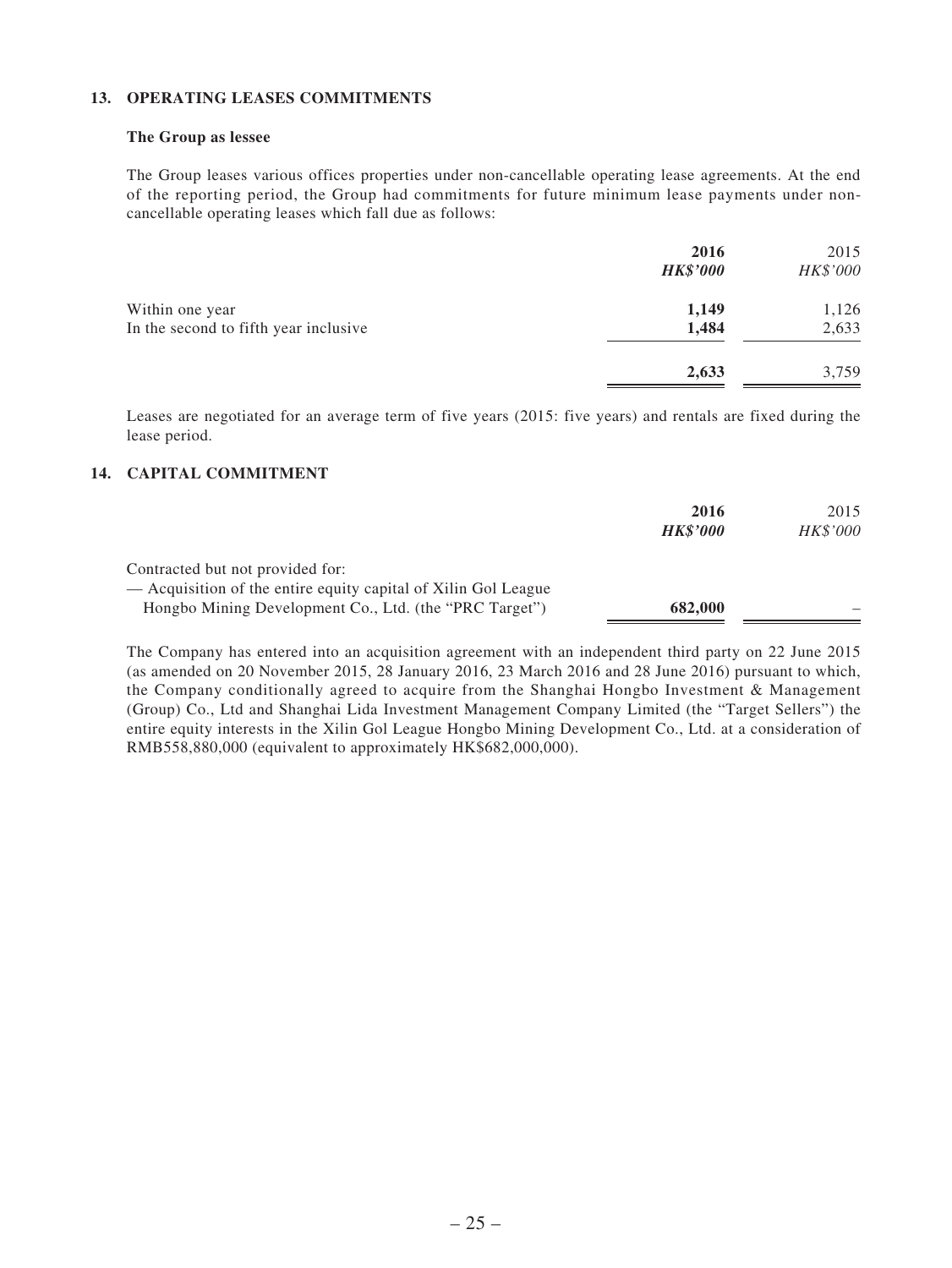# **MANAGEMENT DISCUSSION AND ANALYSIS**

### **Business Review**

### *1. Discontinued operation*

The Divestment Group was mainly engaged in the hotel and restaurant operations of the Guangxi Wharton International Hotel Limited\* (廣西沃頓國際大酒店有限公司) (the "Nanning Hotel") located in Guangxi Province, the PRC. For the year ended 31 March 2016, although the Average Daily Rate of the Nanning Hotel was in general still lower than the previous levels, the occupancy rate has slightly increased by 3% to 59% (2015: 56%). The net income of the Divestment Group increased from a net loss to a net profit of HK\$7.2 million (2015: net loss of HK\$152.4 million) as a result of (i) the decrease in cost of sales due to keen competition; (ii) the cease of depreciation on assets of the Divestment Group since the date of the Divestment Agreement; and (iii) an impairment were incurred during year 2015.

### *2. Continuing operation*

The continuing operation is investment holding and does not have any business in substance. During the period under review, the Divestment Group is still part of the Group's business. The Divestment is conditional upon the fulfillment or waiver (if applicable) of many conditions precedent and may or may not be completed as contemplated. The higher amount in the net losses of the Group in the year ended 31 March 2015 was primarily due to a finance cost of HK\$68.9 million incurred as a result of the modification of terms of the convertible bonds.

# **BUSINESS PROSPECT**

The Company's management believes that due to the slowdown of the overall national economic growth and the further implementation of the anti-corruption campaign, a much smaller revenue increase or even decrease in the hotel industry was observed in 2014 and is anticipated to continue. It is also stated that the management team will put in additional efforts to alleviate the negative impacts. According to the Company's management, the Divestment Group has faced and is expected to continue to face in the foreseeable future considerable headwind as regards to its hotel business, given the unstable economic outlook in the PRC and government spending policies, as well as challenges relating to increasing operational costs, leading to uncertainty as to future performance of the Divestment Group. On 22 June 2015, the Company entered into various agreements (as amended on 23 October 2015, 20 November 2015, 28 January 2016, 23 March 2016 and 28 June 2016) in respect of the Proposed Transactions (as defined under the paragraph headed "Event after the reporting period"), including the disposal by the Company of its entire equity interests in the Divestment Group. Upon completion of the Proposed Transactions, the Group will no longer be engaged in the hotel and restaurant business carried on through the Divestment Group, and will be principally engaged in a new business, namely the exploration, development and production of crude oil carried out by the PRC Target. Further details of the Proposed Transactions are set out in the announcement dated 28 October 2015 jointly published by the Company and Titan Gas Technology Investment Limited and in the Company's announcement dated 20 November 2015 and the circular of the Company dated 29 June 2016.

*\* For identification purposes only*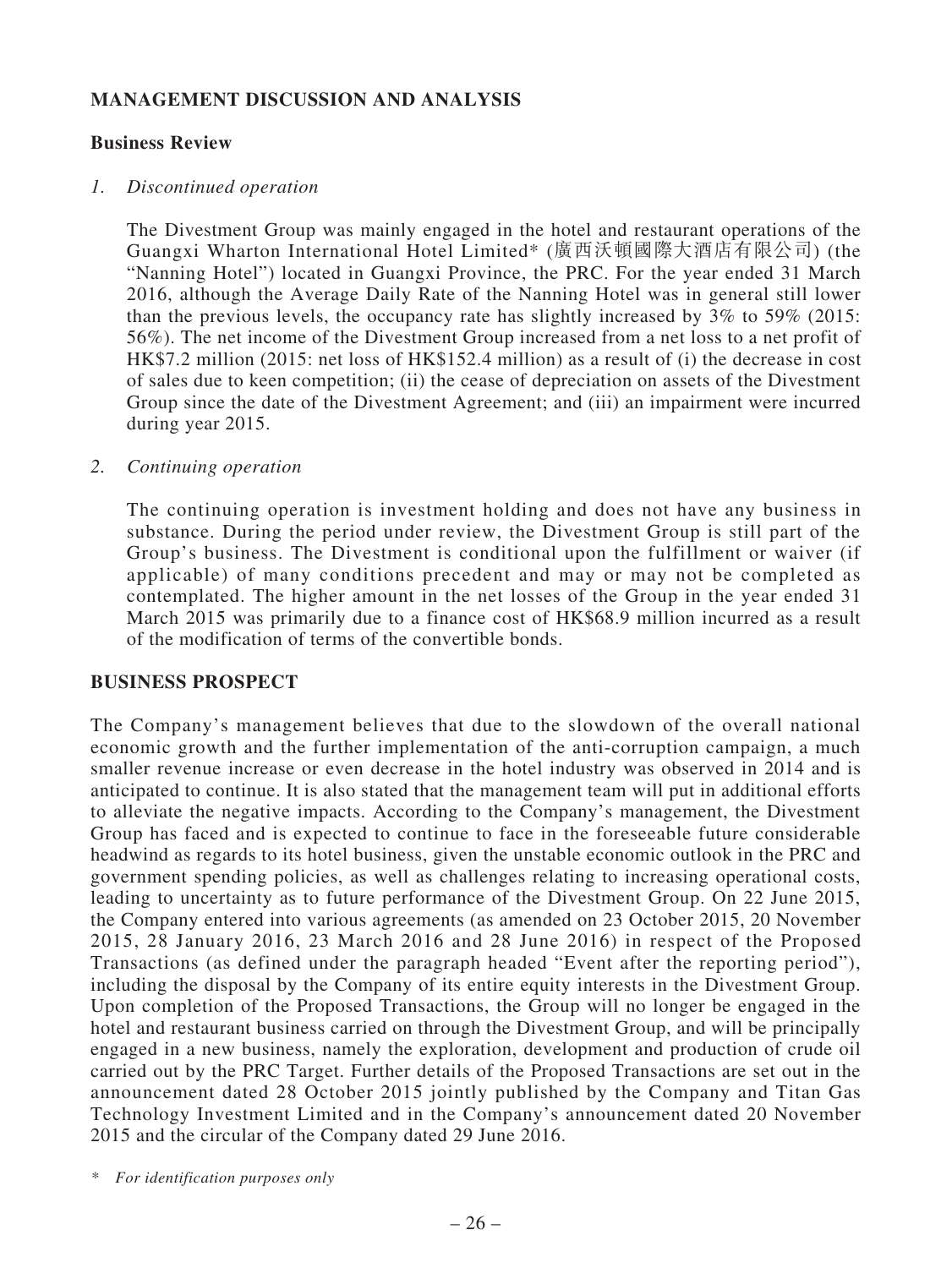# **FINANCIAL REVIEW**

# **Liquidity and financial resources**

The Group's cash and bank balances are mostly in Hong Kong dollars and Renminbi. As at 31 March 2016, the Group had unpledged cash and bank deposit balances of approximately HK\$12.4 million, including the cash & bank balance classified as held for sale (31 March 2015: HK\$15.2 million). As at 31 March 2016, except for the outstanding interest-bearing bank borrowings of approximately HK\$150.3 million classified as held for sale, the Group had no outstanding interest-bearing bank borrowings (31 March 2015: HK\$197.9 million). The gearing ratio of the Group which represented the total interest-bearing debt to the total assets was 26% (31 March 2015: 99%).

# **Treasury and funding policy**

The assets and liabilities of the Group are mainly denominated in Hong Kong dollars and Renminbi. The Group's bank borrowing is on a floating rate at the prime lending rate of the People's Bank of China. Taking into account of the expected cash flows of the Group's operations and cash and investment in marketable securities currently in hand, the Group expects that it will have sufficient working capital for its financial liabilities as they fall due. As the main operation of the Group is in the PRC, the Group has minimal exposure to foreign exchange fluctuation in Renminbi.

### **Pledge of assets**

As at 31 March 2016, the hotel properties held with an aggregate carrying amount of approximately HK\$253.3 million (31 March 2015: HK\$272.6 million) were mortgaged to a bank to secure banking facilities granted to the Group.

### **Employees and remuneration policies**

The Group employed 516 employees as at 31 March 2016 (31 March 2015:496). Remuneration is determined by reference to market terms and the qualifications and experience of the staff concerned. Salaries are reviewed annually depending on individual merits. The Group also provides other benefits including retirement benefit scheme, medical insurance and educational subsidies to all eligible staff.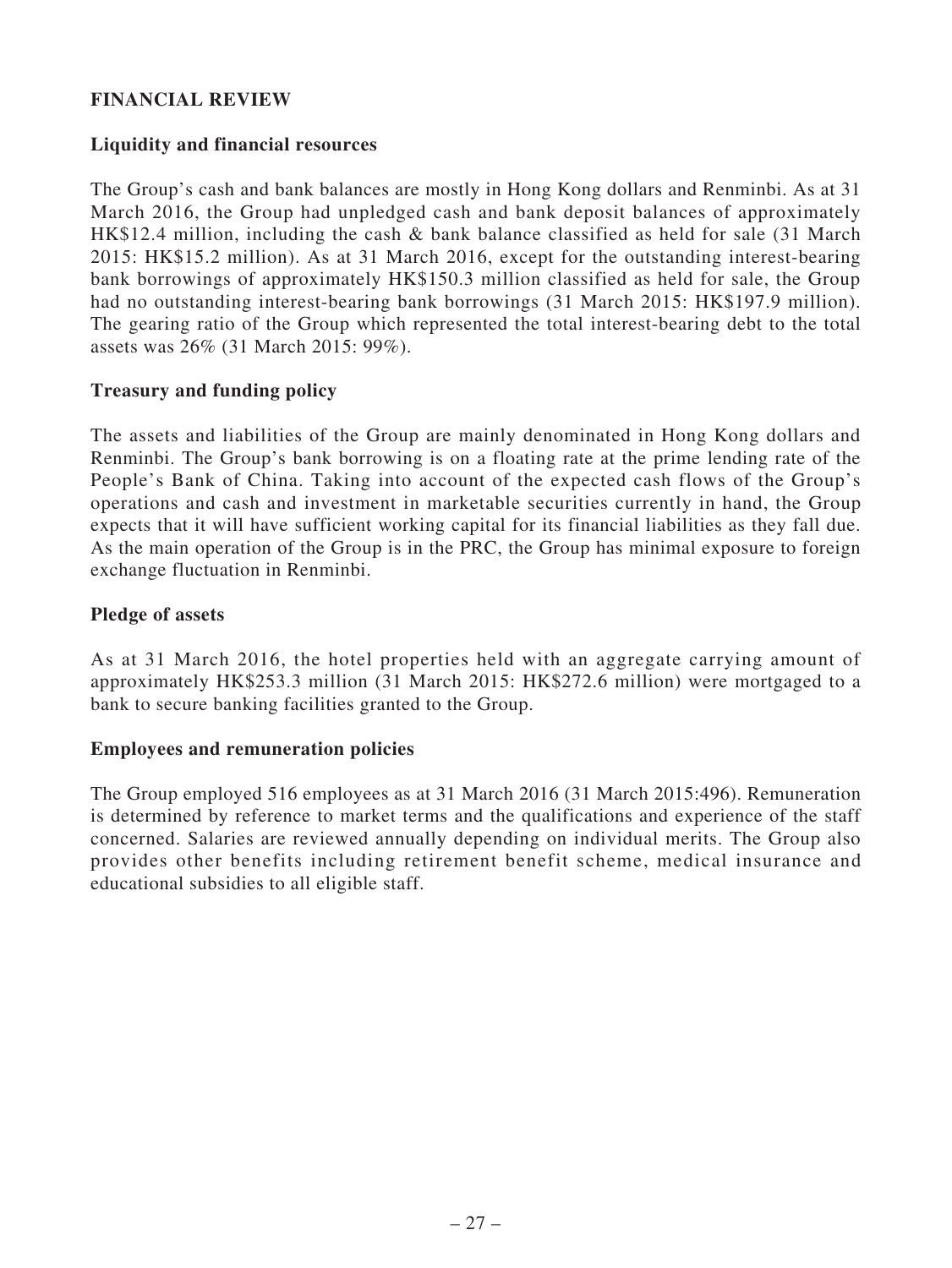# **EXTRACT FROM THE INDEPENDENT AUDITORS' REPORT**

# **Basis of Disclaimer of Opinion**

### *Material uncertainty relating to the going concern basis*

The Group had net current liabilities of approximately HK\$2,774,000 and net liabilities of approximately HK\$112,547,000 as at 31 March 2016 and the Group incurred a loss for the year of approximately HK\$3,778, 000 for the year ended 31 March 2016.

As explained in the basis of preparation set out in note 2 to the consolidated financial statements, the consolidated financial statements have been prepared by the directors of the Company on a going concern basis, the validity of which depends upon the successful implementation and outcome of the measures to be undertaken by the Group as described in note 2 to the consolidated financial statements. However, we are unable to obtain sufficient appropriate audit evidence regarding the continuing provision of financing by the Group's principal banker to the Group, successful implementation and outcome of the measures and therefore on the appropriateness of the use of the going concern assumption adopted for the preparation of the consolidated financial statements. In view of the extent of the material uncertainties relating to the successful implementation and outcome of the measures to be undertaken by the Group as mentioned above which might cast a significant doubt on the Group's ability to continue as a going concern, we have disclaimed our audit opinion on the consolidated financial statements.

Should the Group be not able to continue its business as a going concern, adjustments would be necessary to reclassify all non-current assets and liabilities as current assets and liabilities, write down the value of assets to their recoverable amounts and to provide for further liabilities which may arise. The consolidated financial statements have not incorporated any of these adjustments.

### **Disclaimer of Opinion**

Because of the significance of the matters described in the "Basis for Disclaimer of Opinion" paragraph, we have not been able to obtain sufficient appropriate audit evidence to provide a basis for an audit opinion. Accordingly, we do not express an opinion on the consolidated financial statements. In all other respects, in our opinion the consolidated financial statements have been properly prepared in accordance with the disclosure requirements of the Hong Kong Companies Ordinance.

### **FINAL DIVIDEND**

The directors of the Company do not recommend the payment of any dividend in respect of the year (2015: nil).

### **PURCHASE, REDEMPTION OR SALE OF LISTED SECURITIES OF THE COMPANY**

During the year ended 31 March 2016, neither the Company nor any of its subsidiaries purchased, redeemed or sold any of the Company's listed securities.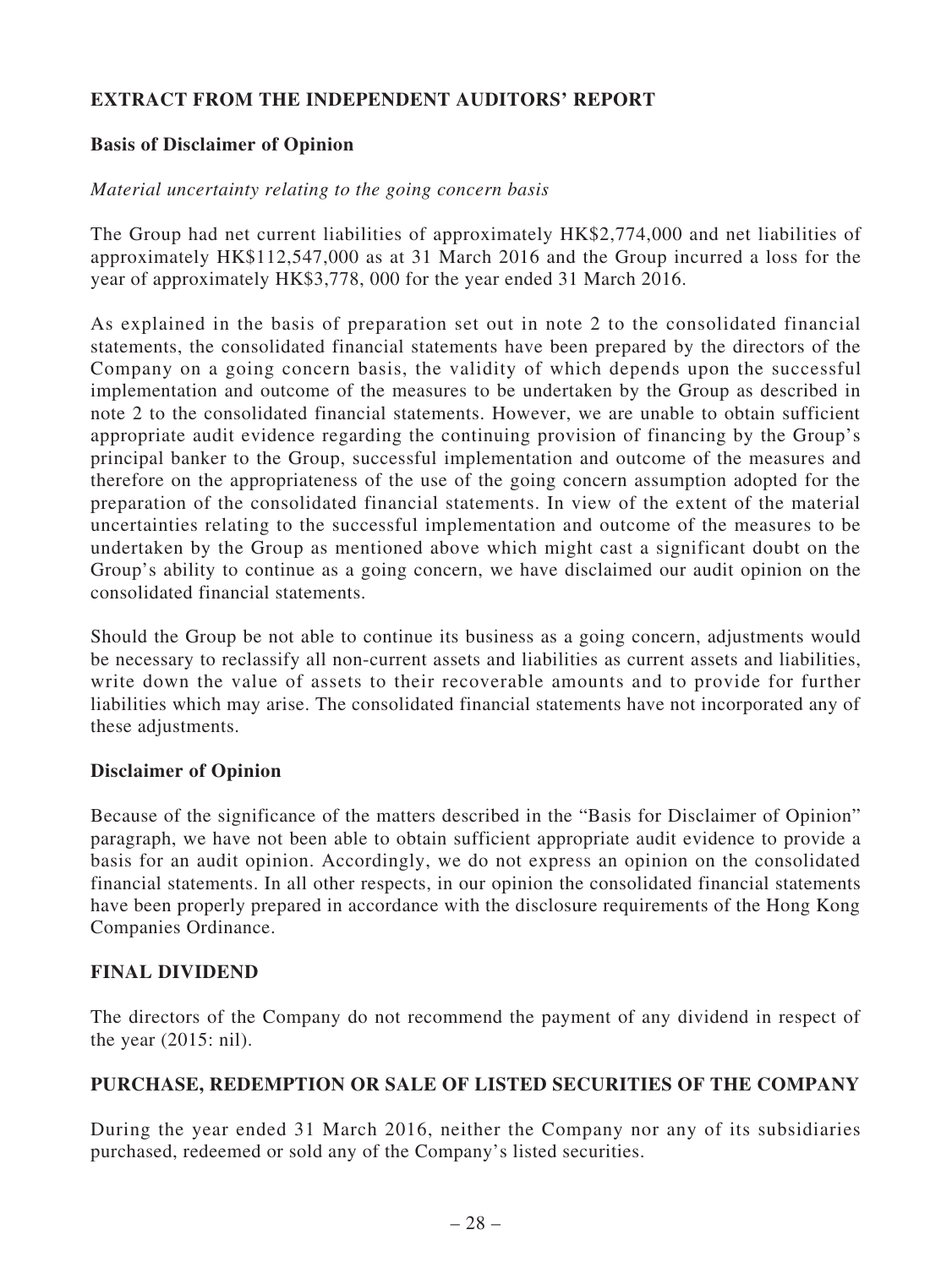# **CORPORATE GOVERNANCE**

The Company is committed to achieving high standards of corporate governance that properly protect and promote the interests of its shareholders. The monitoring and assessment of certain governance matters are allocated to three committees: the audit committee ("Audit Committee"), the remuneration committee ("Remuneration Committee) and the nomination committee ("Nomination Committee") of the Company which operate under the defined terms of reference and are required to report to the Board on a regular basis.

### **Ability to continue as a going concern**

The Group incurred a consolidated net loss of approximately HK\$3,778,000 for the year ended 31 March 2016; and the Group had recorded net current liabilities and net liabilities of approximately HK\$2,774,000 and HK\$112,547,000 as at 31 March 2016 respectively (see Note 2 to the consolidated financial statements incorporated in the annual report for the year ended 31 March 2016 to be sent to shareholders of the Company for more detailed information). However, the directors of the Company believed the Group has adequate cash flows to maintain the Group's operation for the following reasons:

- (i) The Group's principal banker will continue to provide financing to the Group under the Group's existing available facilities; and
- (ii) the Group shall implement cost-saving measures to maintain adequate cash flows for the Group's operations.

### **Compliance with the Corporate Governance Code**

In the opinion of the Board, the Company had complied with the applicable code provisions of the Corporate Governance Code (the "CG Code"), as set out in Appendix 14 of the Rules Governing the Listing of Securities on The Stock Exchange of Hong Kong Limited (the "Listing Rules") throughout the year ended 31 March 2016, except that:

1. CG Code provision A.4.1 stipulates that non-executive directors should be appointed for a specific term and subject to re-election. All the existing non-executive directors of the Company do not have a specific term of appointment but are subject to retirement by rotation and re-election at the Company's annual general meeting in accordance with the Bye-laws of the Company. As such, the Board considers that sufficient measures have been taken to ensure that the Company's corporate governance practices are no less exacting than those in the CG Code.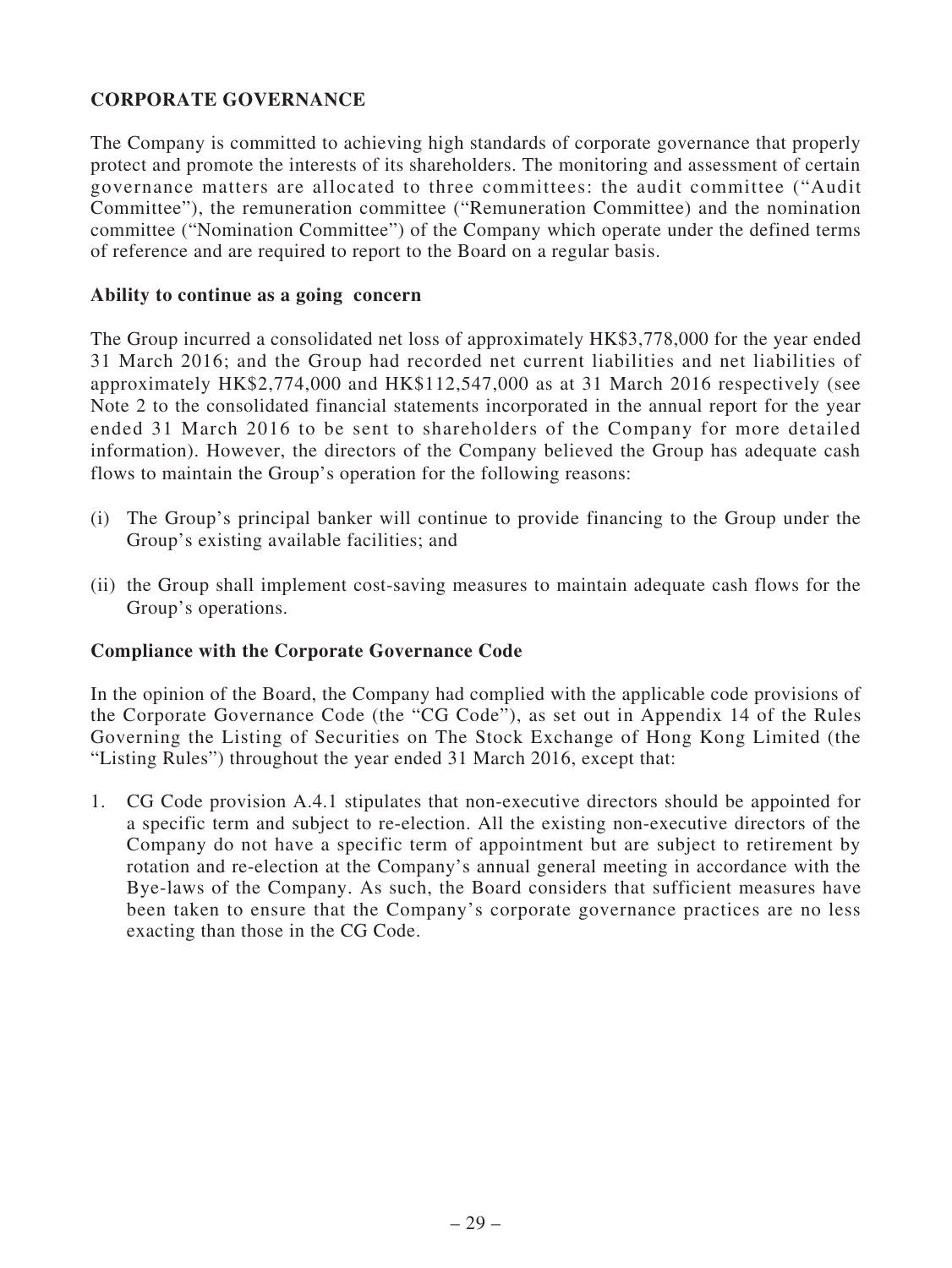- 2. CG Code provision A.4.2 stipulates that every director, including those appointed for a specific term, should be subject to retirement by rotation at least once every three years. The Board will ensure the retirement of each director, other than those hold office as Executive Chairman or Managing Director, by rotation at least once every three years in order to comply with the CG Code. The Board presently considers that the continuity of office of the Executive Chairman and the Managing Director provides the Group a strong and consistent leadership and is of great importance to the smooth operations of the Group. As a result, the Board concurred that the Executive Chairman and the Managing Director need not be subject to retirement by rotation.
- 3. CG Code provision E.1.2 stipulates that the chairman of the Board should attend the annual general meeting of the Company. The chairman did not attend the annual general meeting held on 19 August 2015 (the "AGM") due to other business engagement. Another director of the Company had chaired the AGM and answered questions from the shareholders together with chairman/member/duly appointed delegate of the Audit Committee, the Remuneration Committee and the Nomination Committee. In the opinion of the directors, the Company had provided a useful, effective and convenient forum for shareholders to exchange views with the Board and with each other, and had served the same purpose as laid down by CG Code.

### **Directors' securities transactions**

The Company has adopted the Model Code for Securities Transactions by Directors of Listed Issuers (the "Model Code") as set out in Appendix 10 to the Listing Rules as its own code of conduct for dealing in securities of the Company by the director of the Company. Having made specific enquiries to all the directors of the Company, all directors of the Company have confirmed that they have complied with the required standard set out in the Model Code throughout the year ended 31 March 2016.

# **Audit Committee**

The Audit Committee comprises three directors, all of which are independent non-executive directors, namely Mr. Palaschuk Derek Myles (Chairman), Professor Ye Jianping and Professor Chen Zhiwu. Regular meetings have been held by the Audit Committee since establishment and it meets at least twice each year to review and supervise the Group's financial reporting process and internal control. The Audit Committee has reviewed the consolidated annual results of the Group for the year ended 31 March 2016.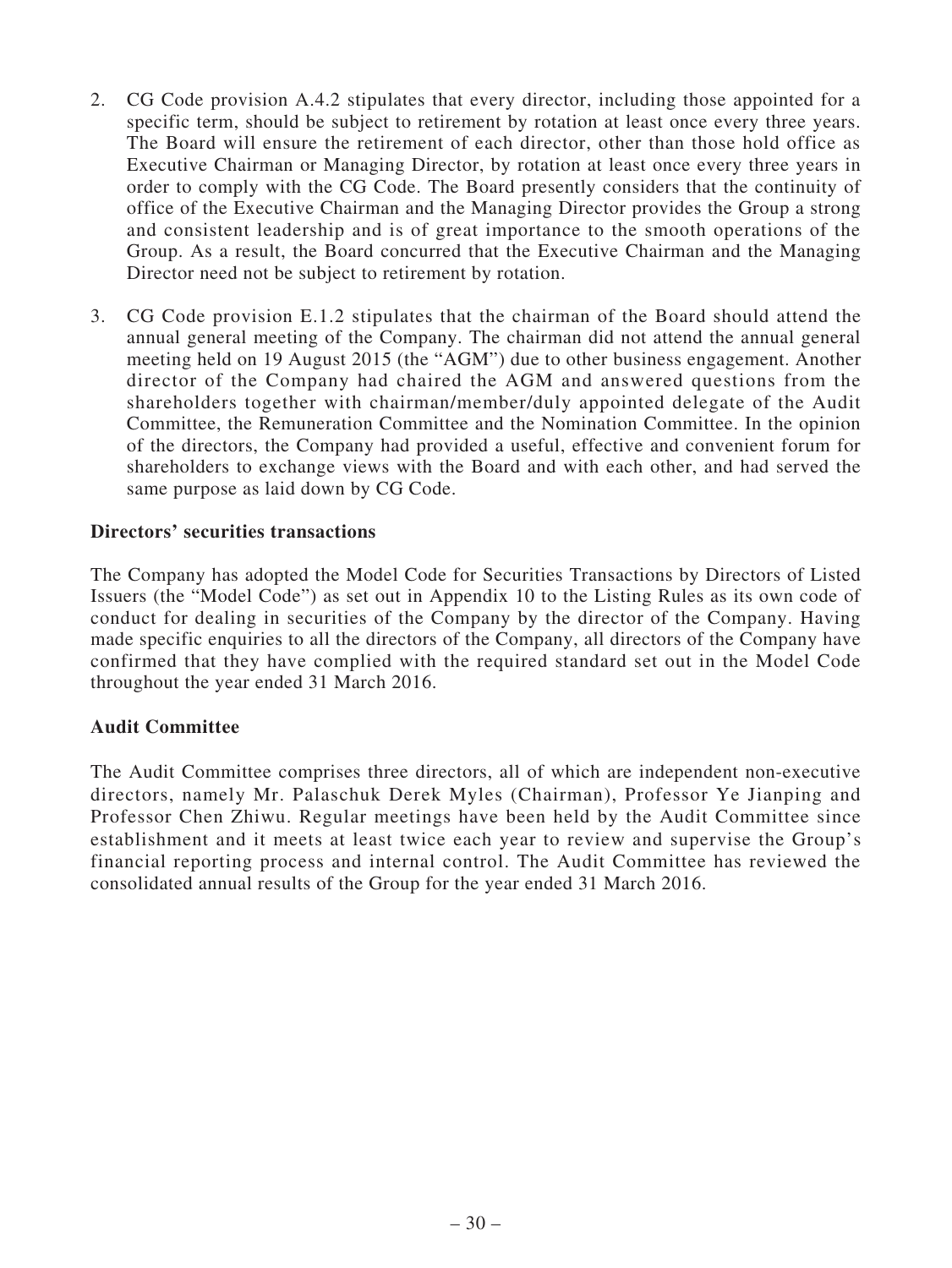# **EVENT AFTER THE REPORTING PERIOD**

On 22 June 2015, the Company entered into several agreements (the "Proposed Transactions") as follow:

- a. A subscription agreement (as amended on 23 October 2015, 20 November 2015, 28 January 2016, 23 March 2016 and 28 June 2016) with several independent subscribers (the "Subscribers"), pursuant to which the Subscribers have conditionally agreed to subscribe for, and the Company has conditionally agreed to allot and issue, a total of 4,017,323,774 new shares (the "Subscription Shares"), comprising (i) 1,269,414,575 ordinary subscription shares, (ii) 1,373,954,600 tranche 1 preferred shares under the tranche 1 preferred shares subscription; and (iii) 1,373,954,599 tranche 2 preferred shares, at the subscription price of HK\$0.6696 per Subscription Share;
- b. An acquisition agreement (as amended on 20 November 2015, 28 January 2016, 23 March 2016 and 28 June 2016) with the Target Sellers and the PRC Target, pursuant to which the Company conditionally agreed to acquire from the Target Sellers the entire equity interests in the PRC Target at a consideration of RMB558,880,000 (equivalent to approximately HK\$682 million);
- c. A CN Subscription Agreement (as amended on 20 November 2015, 28 January 2016, 23 March 2016 and 28 June 2016) as issuer with League Way Ltd. (as subscriber) and Titan Gas Technology Investment Limited (as guarantor), pursuant to which League Way Ltd. conditionally agreed to subscribe for, and the Company conditionally agreed to issue, a convertible promissory note with an aggregate principal amount of HK\$250,000,000; and
- d. A divestment agreement (as amended on 23 October 2015, 20 November 2015, 28 January 2016, 23 March 2016 and 28 June 2016) with Upsky (as purchaser), pursuant to which the Company conditionally agreed to sell, and Upsky conditionally agreed to purchase, 100% of the issued and outstanding share capital of the Divestment Group, the aggregate amount of the net account receivable owed by the Divestment Group to the Company and the shares of SouFun held by the Company at the initial consideration of HK\$1,652,995 which shall be subject to adjustment as set out in the divestment agreement.

Completion of the Proposed Transactions is subject to the fulfilment of a number of conditions precedent as stated in the abovementioned agreements. Details of the Proposed Transactions, the conditions precedent and the adjustments to the consideration for the Divestment and the estimated financial effect of the Divestment are set out in the announcements of the Company dated 28 October 2015, 20 November 2015, 28 January 2016, 23 March 2016, 4 May 2016 and 28 June 2016 and the circular of the Company dated 29 June 2016.

On 28 June 2016, the Company entered an option deed with Titan Gas Technology Investment Limited ("Grantor"), pursuant to which the Grantor has granted the option to the Company to sell its entire equity interest in the PRC Target to the Grantor. Details are set out in the announcement of the Company dated 28 June 2016.